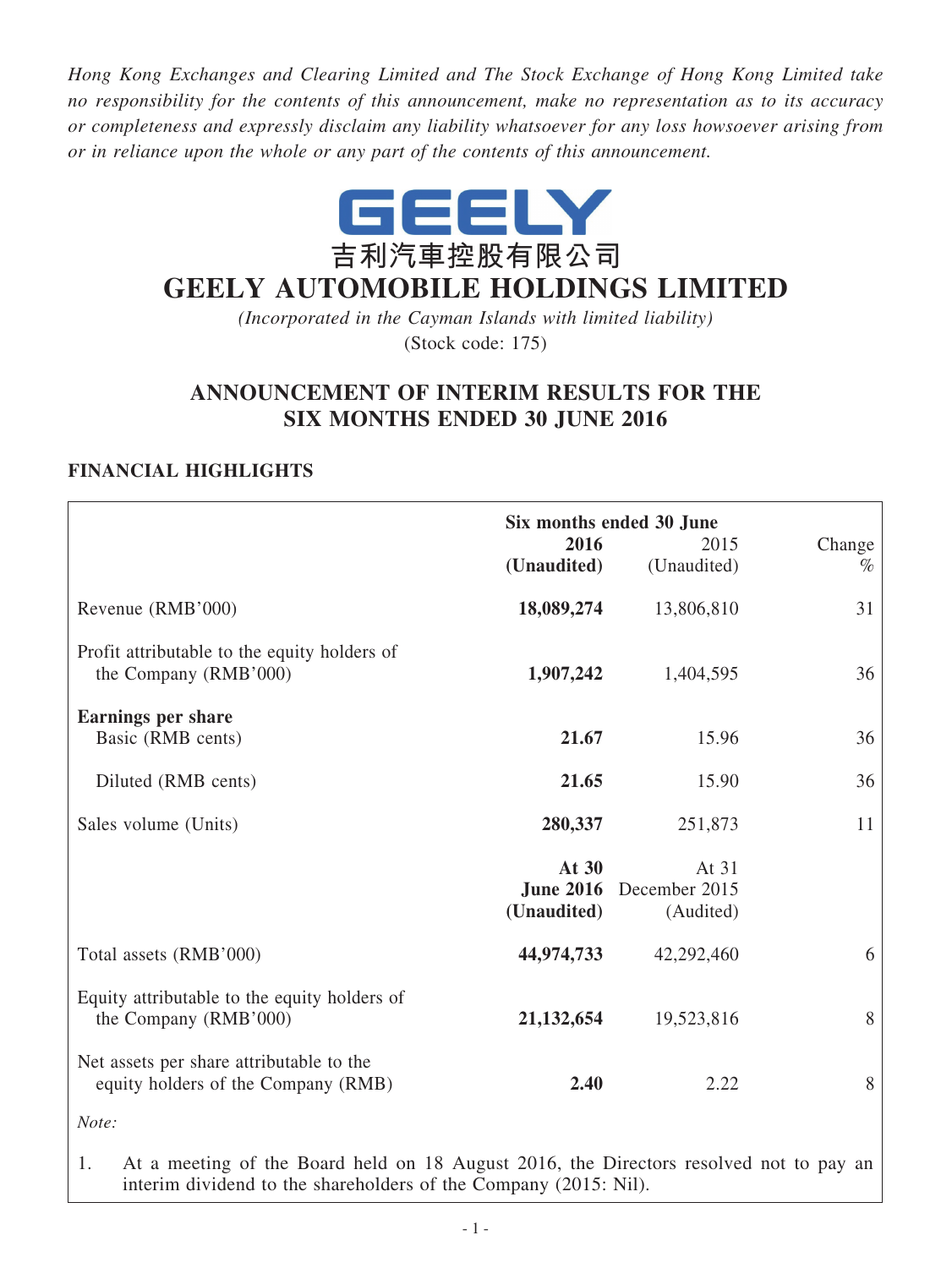### **INTERIM RESULTS**

The Board of Directors (the "Board") of Geely Automobile Holdings Limited (the "Company") is pleased to announce the unaudited interim results of the Company and its subsidiaries (the "Group") for the six months ended 30 June 2016. These interim results have been reviewed by the Company's Audit Committee, comprising solely the independent non-executive directors, one of whom chairs the committee, and the Company's auditors, Grant Thornton Hong Kong Limited.

# **CONDENSED CONSOLIDATED INCOME STATEMENT**

*FOR THE SIX MONTHS ENDED 30 JUNE 2016*

|                                                                         | Six months ended 30 June |                |                |
|-------------------------------------------------------------------------|--------------------------|----------------|----------------|
|                                                                         |                          | 2016           | 2015           |
|                                                                         | <b>Note</b>              | <b>RMB'000</b> | <b>RMB'000</b> |
|                                                                         |                          | (Unaudited)    | (Unaudited)    |
| <b>Revenue</b>                                                          | $\mathfrak{Z}$           | 18,089,274     | 13,806,810     |
| Cost of sales                                                           |                          | (14, 882, 254) | (11, 371, 818) |
| <b>Gross profit</b>                                                     |                          | 3,207,020      | 2,434,992      |
| Other income                                                            | $\overline{4}$           | 743,592        | 650,076        |
| Distribution and selling expenses<br>Administrative expenses, excluding |                          | (821, 392)     | (782, 075)     |
| share-based payments                                                    |                          | (712, 713)     | (558, 924)     |
| Share-based payments                                                    |                          | (23, 671)      | (29, 034)      |
| Finance costs, net                                                      | 5(a)                     | (22, 877)      | (21, 043)      |
| Share of results of associates                                          |                          | 6,206          | 22,796         |
| Share of results of joint ventures                                      |                          | (33,506)       | 20,646         |
| <b>Profit before taxation</b>                                           | $\sqrt{2}$               | 2,342,659      | 1,737,434      |
| Taxation                                                                | 6                        | (412,771)      | (317, 887)     |
| Profit for the period                                                   |                          | 1,929,888      | 1,419,547      |
| <b>Attributable to:</b>                                                 |                          |                |                |
| Equity holders of the Company                                           |                          | 1,907,242      | 1,404,595      |
| Non-controlling interests                                               |                          | 22,646         | 14,952         |
|                                                                         |                          | 1,929,888      | 1,419,547      |
| <b>Earnings per share</b>                                               |                          |                |                |
| <b>Basic</b>                                                            | $\boldsymbol{\delta}$    | RMB21.67 cents | RMB15.96 cents |
| Diluted                                                                 | $\delta$                 | RMB21.65 cents | RMB15.90 cents |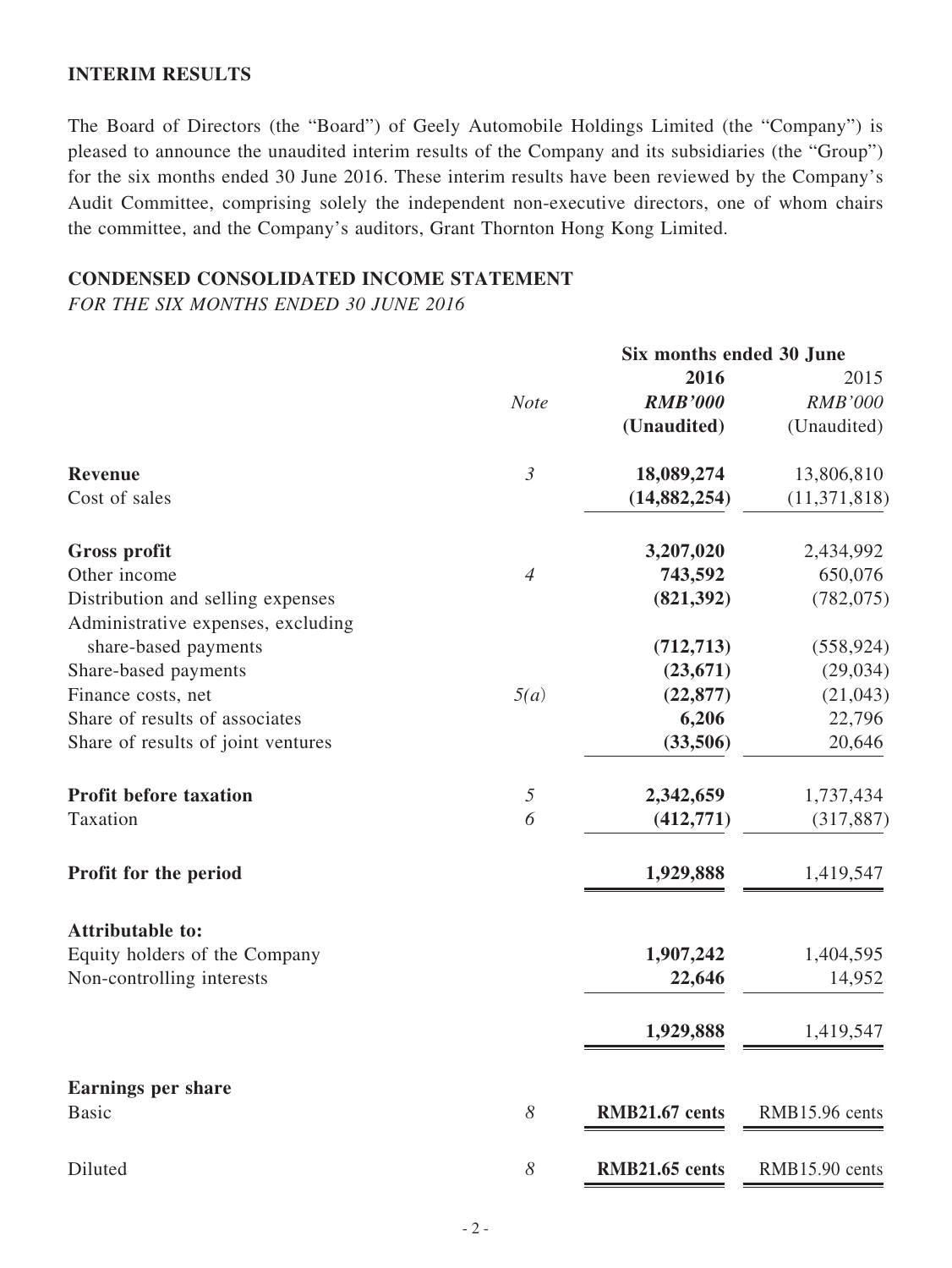# **CONDENSED CONSOLIDATED STATEMENT OF COMPREHENSIVE INCOME**

*FOR THE SIX MONTHS ENDED 30 JUNE 2016*

|                                                                                   | Six months ended 30 June |                |
|-----------------------------------------------------------------------------------|--------------------------|----------------|
|                                                                                   | 2016                     | 2015           |
|                                                                                   | <b>RMB'000</b>           | <b>RMB'000</b> |
|                                                                                   | (Unaudited)              | (Unaudited)    |
| Profit for the period                                                             | 1,929,888                | 1,419,547      |
| Other comprehensive income (after tax of RMBNil)                                  |                          |                |
| for the period:<br>Items that may be reclassified subsequently to profit or loss: |                          |                |
| Exchange differences on translation of financial statements of                    |                          |                |
| foreign operations                                                                | (42,759)                 | (5,072)        |
|                                                                                   |                          |                |
| Total comprehensive income for the period                                         | 1,887,129                | 1,414,475      |
| <b>Attributable to:</b>                                                           |                          |                |
| Equity holders of the Company                                                     | 1,864,830                | 1,399,544      |
| Non-controlling interests                                                         | 22,299                   | 14,931         |
| Total comprehensive income for the period                                         | 1,887,129                | 1,414,475      |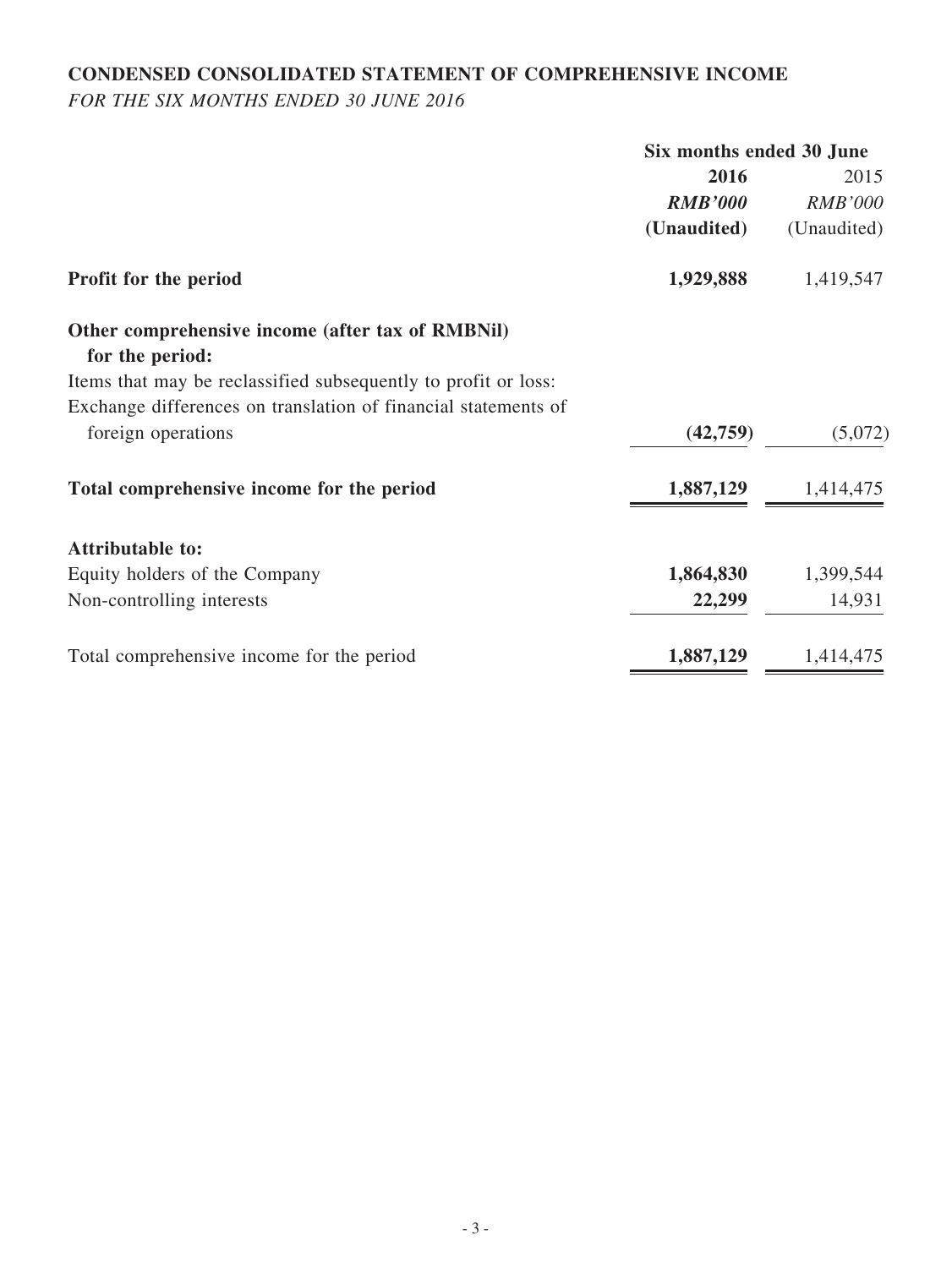# **CONDENSED CONSOLIDATED STATEMENT OF FINANCIAL POSITION**

*AS AT 30 JUNE 2016*

|                                                       |             | At             | At             |
|-------------------------------------------------------|-------------|----------------|----------------|
|                                                       |             | 30 June        | 31 December    |
|                                                       |             | 2016           | 2015           |
|                                                       | <b>Note</b> | <b>RMB'000</b> | <b>RMB'000</b> |
|                                                       |             | (Unaudited)    | (Audited)      |
| <b>Non-current assets</b>                             |             |                |                |
| Property, plant and equipment                         | 9           | 8,844,093      | 8,034,427      |
| Intangible assets                                     | 10          | 5,975,546      | 5,260,241      |
| Land lease prepayments                                |             | 1,519,081      | 1,537,713      |
| Goodwill                                              |             | 2,584          | 2,584          |
| Interests in associates                               | 11          | 276,772        | 284,774        |
| Interests in joint ventures                           | 12          | 1,776,727      | 1,709,081      |
| Available-for-sale financial assets                   |             | 21,650         | 21,650         |
| Deferred tax assets                                   |             | 94,715         | 94,138         |
|                                                       |             | 18,511,168     | 16,944,608     |
| <b>Current assets</b>                                 |             |                |                |
| Land lease prepayments                                |             | 36,938         | 37,001         |
| Inventories                                           | 13          | 1,274,613      | 1,226,169      |
| Trade and other receivables                           | 14          | 13,861,744     | 14,836,439     |
| Financial assets at fair value through profit or loss |             | 16,931         | 17,118         |
| Income tax recoverable                                |             | 9,140          | 23,666         |
| Pledged bank deposits                                 |             | 39,131         | 40,533         |
| Bank balances and cash                                |             | 11,225,068     | 9,166,926      |
|                                                       |             | 26,463,565     | 25, 347, 852   |
| <b>Current liabilities</b>                            |             |                |                |
| Trade and other payables                              | 16          | 20,838,072     | 20,114,371     |
| Income tax payable                                    |             | 269,775        | 334,883        |
| Bank borrowing                                        | 17          | 325,500        |                |
|                                                       |             | 21,433,347     | 20,449,254     |
| Net current assets                                    |             | 5,030,218      | 4,898,598      |
| <b>Total assets less current liabilities</b>          |             | 23,541,386     | 21,843,206     |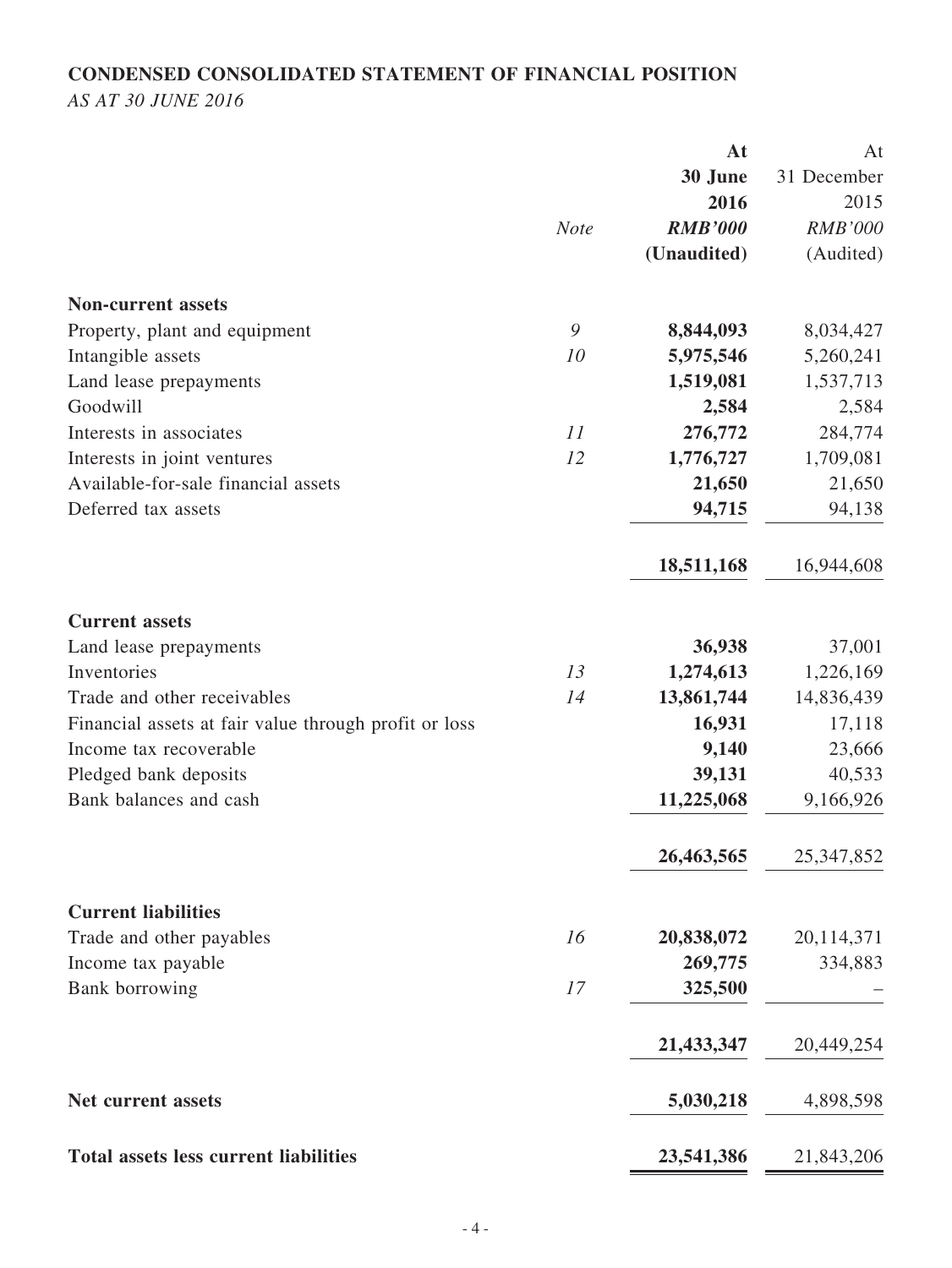|                                                      |             | At             | At             |
|------------------------------------------------------|-------------|----------------|----------------|
|                                                      |             | 30 June        | 31 December    |
|                                                      |             | 2016           | 2015           |
|                                                      | <b>Note</b> | <b>RMB'000</b> | <b>RMB'000</b> |
|                                                      |             | (Unaudited)    | (Audited)      |
| <b>CAPITAL AND RESERVES</b>                          |             |                |                |
| Share capital                                        | 18          | 161,362        | 161,354        |
| Reserves                                             |             | 20,971,292     | 19,362,462     |
| Equity attributable to equity holders of the Company |             | 21, 132, 654   | 19,523,816     |
| Non-controlling interests                            |             | 236,897        | 215,707        |
| <b>Total equity</b>                                  |             | 21,369,551     | 19,739,523     |
| <b>Non-current liabilities</b>                       |             |                |                |
| Senior notes                                         | 15          | 1,976,503      | 1,928,856      |
| Deferred tax liabilities                             |             | 195,332        | 174,827        |
|                                                      |             | 2,171,835      | 2,103,683      |
|                                                      |             | 23,541,386     | 21,843,206     |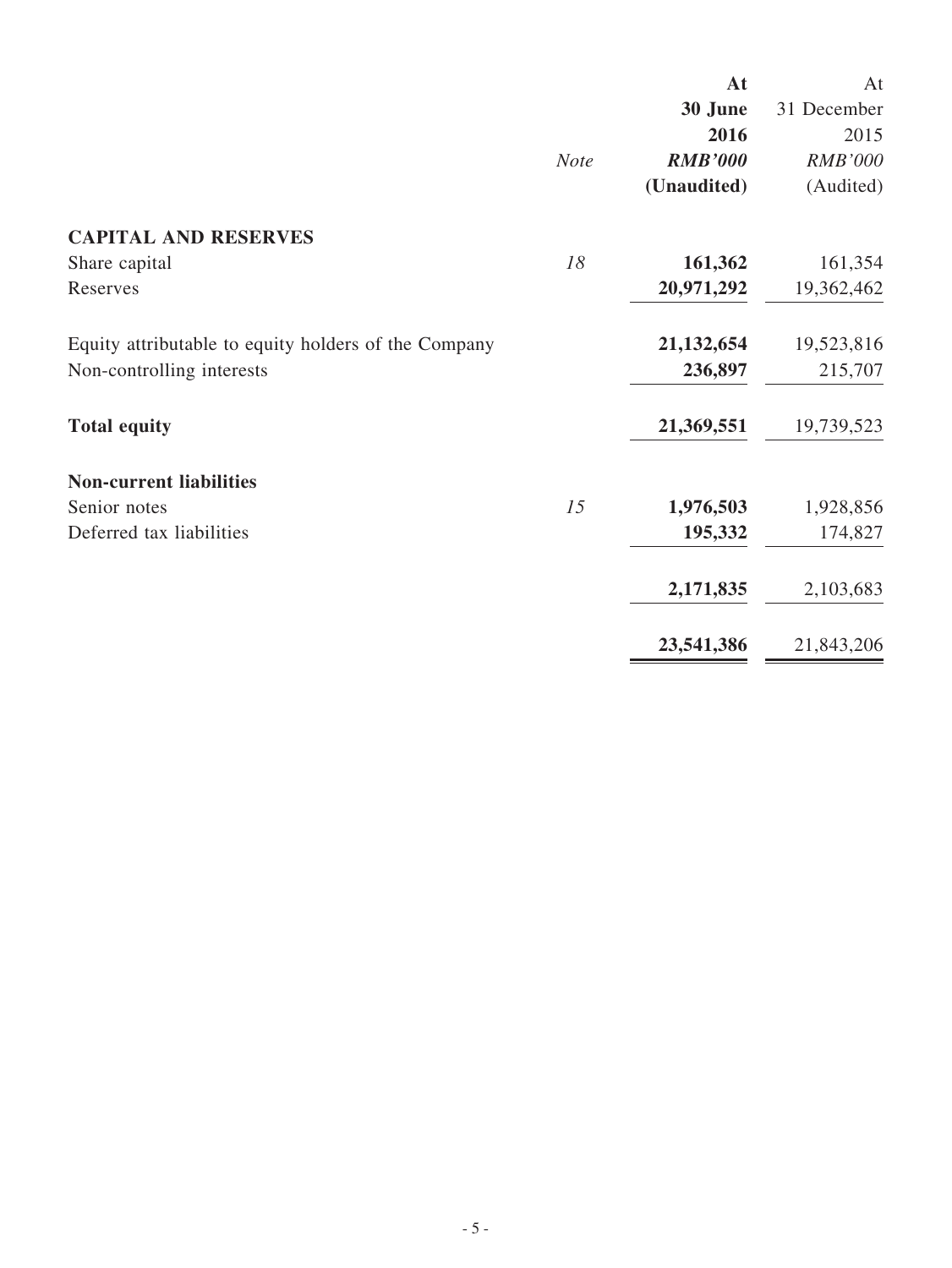# **CONDENSED CONSOLIDATED STATEMENT OF CASH FLOWS**

*FOR THE SIX MONTHS ENDED 30 JUNE 2016*

|                                                          | Six months ended 30 June |                |
|----------------------------------------------------------|--------------------------|----------------|
|                                                          | 2016                     | 2015           |
|                                                          | <b>RMB'000</b>           | <b>RMB'000</b> |
|                                                          | (Unaudited)              | (Unaudited)    |
|                                                          |                          |                |
| <b>Cash flows from operating activities</b>              |                          |                |
| Profit before taxation                                   | 2,342,659                | 1,737,434      |
| Adjustments for non-cash items                           | 607,000                  | 433,925        |
|                                                          |                          |                |
| Operating profit before working capital changes          | 2,949,659                | 2,171,359      |
| Net changes in working capital                           | 930,977                  | 2,125,996      |
|                                                          |                          |                |
| Cash generated from operations                           | 3,880,636                | 4,297,355      |
| Income taxes paid                                        | (443,370)                | (217, 339)     |
|                                                          |                          |                |
| Net cash generated from operating activities             | 3,437,266                | 4,080,016      |
|                                                          |                          |                |
| <b>Cash flows from investing activities</b>              |                          |                |
| Purchase of property, plant and equipment                | (725, 675)               | (441, 818)     |
| Addition of intangible assets                            | (1,007,439)              | (760, 067)     |
| Addition of land lease prepayments                       |                          | (29, 252)      |
| Proceeds from disposal of property, plant and equipment  | 18,895                   | 47,851         |
| Government grants received                               |                          | 52,221         |
| Change in pledged bank deposits                          | 1,402                    | (18, 397)      |
| Net cash outflow on acquisition of a subsidiary          |                          | (1, 133, 895)  |
| Net cash outflow on disposal of subsidiaries             | (1,991)                  | (3,047)        |
|                                                          |                          |                |
| Investments in financial assets at fair value through    |                          |                |
| profit or loss                                           |                          | (609)          |
| Investment in a joint venture                            |                          | (720,000)      |
| Interest received                                        | 31,658                   | 28,502         |
| Net cash used in investing activities                    | (1,683,150)              | (2,978,511)    |
|                                                          |                          |                |
| Cash flows from financing activities                     |                          |                |
| Proceeds from issuance of shares upon exercise of        |                          |                |
| share options                                            | 1,304                    | 965            |
| Proceeds from bank borrowing                             | 325,500                  |                |
| Repayment of bank borrowing                              |                          | (391, 616)     |
| Interest paid                                            | (52, 370)                | (56, 052)      |
| Capital contribution from non-controlling interests      |                          | 8,931          |
|                                                          |                          |                |
| Net cash generated from/(used in) financing activities   | 274,434                  | (437,772)      |
| Net increase in cash and cash equivalents                | 2,028,550                | 663,733        |
| Cash and cash equivalents at the beginning of the period | 9,166,926                | 7,203,176      |
| Effect of foreign exchange rate changes                  | 29,592                   | (44, 407)      |
|                                                          |                          |                |
| Cash and cash equivalents at the end of the period       | 11,225,068               | 7,822,502      |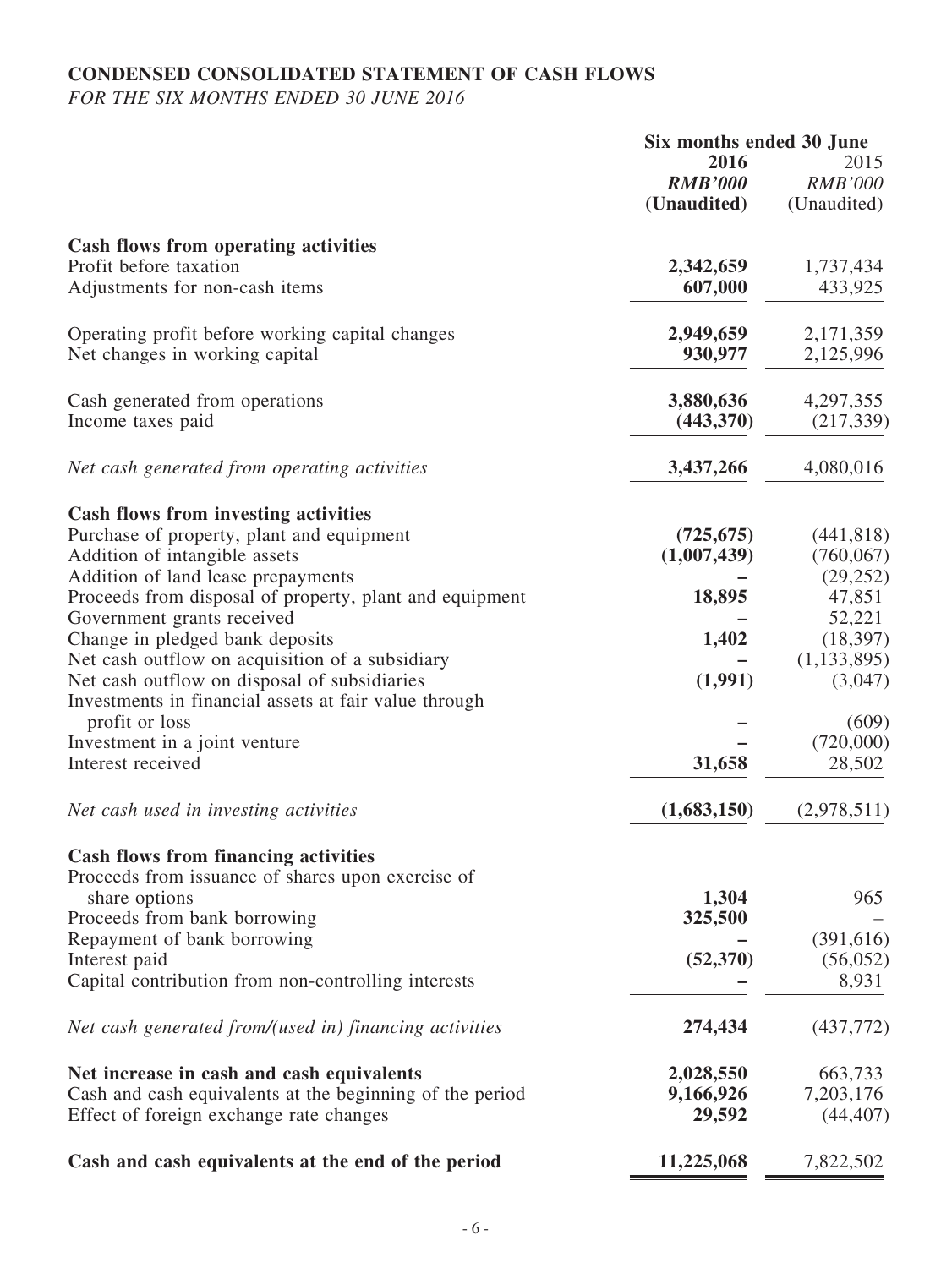### **NOTES**

#### **1. BASIS OF PREPARATION**

The interim financial report (the "Interim Financial Report") has been prepared in accordance with the applicable disclosure provisions of the Rules Governing the Listing of Securities on The Stock Exchange of Hong Kong Limited (the "SEHK"), including compliance with Hong Kong Accounting Standard ("HKAS") 34 "Interim Financial Reporting" ("HKAS 34") issued by the Hong Kong Institute of Certified Public Accountants ("HKICPA"). It was authorised for issue on 18 August 2016.

The Interim Financial Report is presented in thousands of Renminbi ("RMB'000"), unless otherwise stated.

The accounting policies and methods of computation used in the preparation of the Interim Financial Report are consistent with those used in the annual financial statements for the year ended 31 December 2015 except for the adoption of the new and amended Hong Kong Financial Reporting Standards ("HKFRSs") as disclosed in note 2.

The Interim Financial Report does not include all the information and disclosures required in the annual financial statements, and should be read in conjunction with the annual financial statements of the Company and its subsidiaries (together referred to as the "Group") for the year ended 31 December 2015.

#### **2. ADOPTION OF NEW AND AMENDED HKFRSs**

In the current period, the HKICPA has issued the following amendments to HKFRSs (the "amended HKFRSs") which are relevant to and effective for the current accounting period of the Group:

| <b>HKFRSs</b> (Amendments) | Annual Improvements to HKFRSs 2012-2014 Cycle               |
|----------------------------|-------------------------------------------------------------|
| Amendments to HKAS 1       | Presentation of Financial Statements: Disclosure Initiative |
| Amendments to HKAS 16 and  | Clarification of Acceptable Methods of Depreciation and     |
| HKAS 38                    | Amortisation                                                |

The adoption of the amended HKFRSs had no material impact on how the results and financial position for the current and prior periods have been prepared and presented.

The Group has not applied any new standard or interpretation that is not yet effective for the current accounting period.

#### **3. REVENUE AND SEGMENT INFORMATION**

The only operating segment of the Group is the production and sale of automobiles, automobile parts and related automobile components. The directors consider that the Group operates in a single business segment. No separate analysis of the reportable segment results by operating segment is necessary.

Revenue represents the consideration received and receivable from sales, net of discounts, returns and value-added taxes ("VAT") or related sales taxes, of automobiles and automobile parts and components.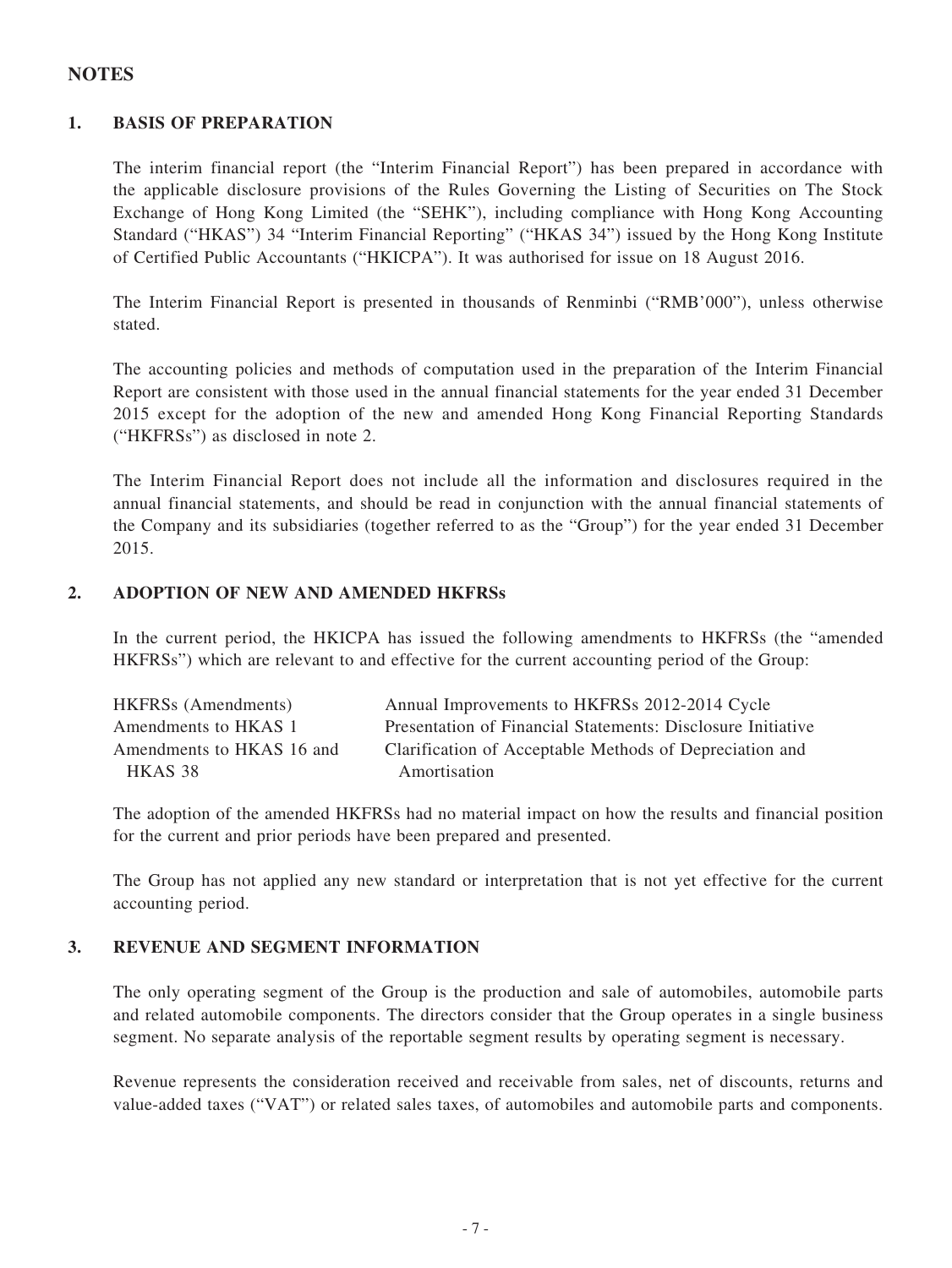### **4. OTHER INCOME**

|                                                                  | Six months ended 30 June |                |
|------------------------------------------------------------------|--------------------------|----------------|
|                                                                  | 2016                     | 2015           |
|                                                                  | <b>RMB'000</b>           | <b>RMB'000</b> |
|                                                                  | (Unaudited)              | (Unaudited)    |
| Government grants and subsidies <i>(note)</i>                    | 534,366                  | 532,622        |
| Unrealised gain on financial assets at fair value through profit |                          |                |
| or loss                                                          |                          | 21,519         |
| Gain on disposal of scrap materials                              | 2,528                    | 7,624          |
| Gain on disposal of subsidiaries (note 19)                       | 72                       | 62,879         |
| Net foreign exchange gain                                        | 143,886                  |                |
| Rental income                                                    | 11,728                   | 23,755         |
| Sundry income                                                    | 51,012                   | 1,677          |
|                                                                  | 743,592                  | 650,076        |

*Note:* Government grants and subsidies mainly relates to cash subsidies in respect of operating and research and development activities from government which are either unconditional grants or grants with conditions having been satisfied.

#### **5. PROFIT BEFORE TAXATION**

Profit before taxation has been arrived at after charging/(crediting):

|                                                    | Six months ended 30 June |                |
|----------------------------------------------------|--------------------------|----------------|
|                                                    | 2016                     | 2015           |
|                                                    | <b>RMB'000</b>           | <b>RMB'000</b> |
|                                                    | (Unaudited)              | (Unaudited)    |
| Finance income and costs                           |                          |                |
| <b>Finance costs</b>                               |                          |                |
| Interest expense on senior notes                   | 54,479                   | 49,545         |
| Interest on bank borrowing wholly repayable within |                          |                |
| five years                                         | 56                       |                |
|                                                    | 54,535                   | 49,545         |
| <b>Finance income</b>                              |                          |                |
| Bank and other interest income                     | (31, 658)                | (28, 502)      |
| <b>Net finance costs</b>                           | 22,877                   | 21,043         |
|                                                    |                          |                |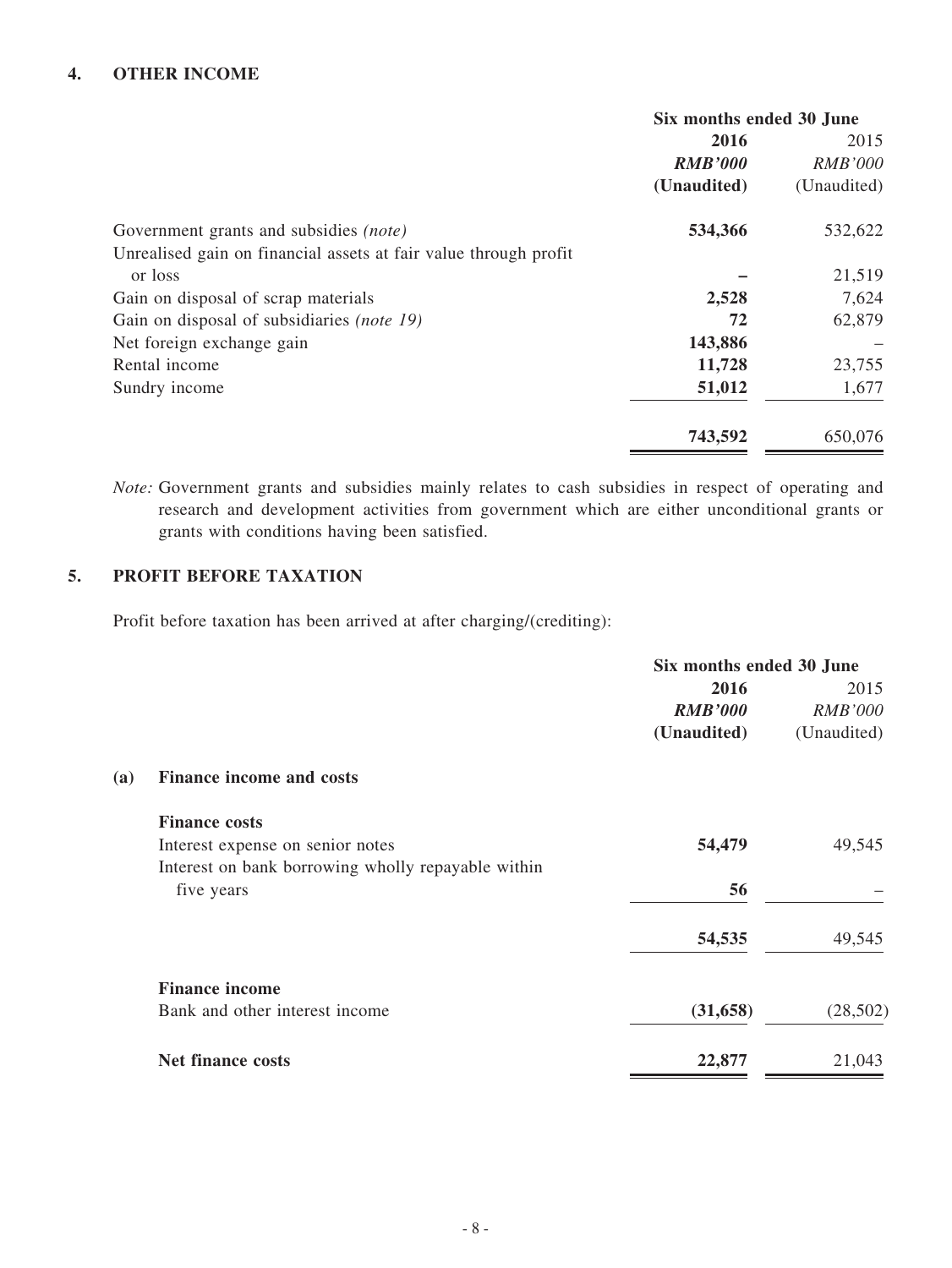|                                                          | Six months ended 30 June |                |
|----------------------------------------------------------|--------------------------|----------------|
|                                                          | 2016                     | 2015           |
|                                                          | <b>RMB'000</b>           | <b>RMB'000</b> |
|                                                          | (Unaudited)              | (Unaudited)    |
| (b)<br>Staff costs (including directors' emoluments)     |                          |                |
| Salaries, wages and other benefits                       | 1,168,951                | 743,306        |
| Retirement benefit scheme contributions                  | 81,329                   | 68,810         |
| Equity settled share-based payments                      | 23,671                   | 29,034         |
|                                                          | 1,273,951                | 841,150        |
| Other items<br>(c)                                       |                          |                |
| Cost of inventories                                      | 14,882,254               | 11,371,818     |
| Depreciation                                             | 363,893                  | 274,414        |
| Net foreign exchange (gain)/loss                         | (143, 886)               | 60,431         |
| Amortisation of land lease prepayments                   | 18,695                   | 16,067         |
| Amortisation of intangible assets                        | 292,064                  | 157,102        |
| Research and development costs                           | 96,578                   |                |
| Net loss on disposal of property, plant and equipment    | 26,787                   | 2,268          |
| Written off of intangible assets                         |                          | 14,252         |
| Impairment loss on interest in an associate              | 3,349                    |                |
| Unrealised loss/(gain) on financial assets at fair value |                          |                |
| through profit or loss                                   | 187                      | (21, 519)      |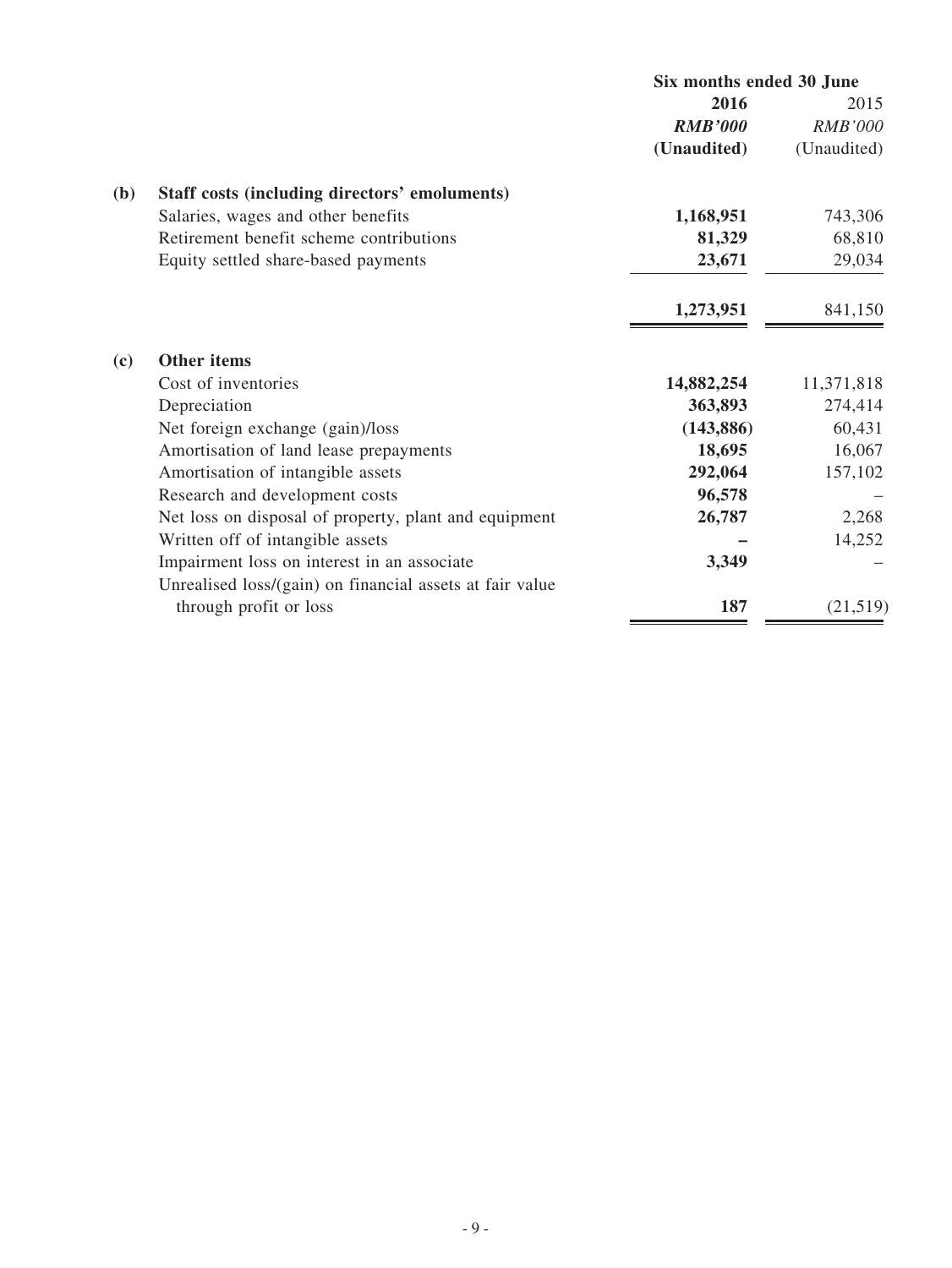### **6. TAXATION**

|                                           | Six months ended 30 June |                |
|-------------------------------------------|--------------------------|----------------|
|                                           | 2016                     |                |
|                                           | <b>RMB'000</b>           | <b>RMB'000</b> |
|                                           | (Unaudited)              | (Unaudited)    |
| Current tax:                              |                          |                |
| - PRC enterprise income tax               | 387,762                  | 310,284        |
| $-$ Overseas tax                          | 6,038                    |                |
| $-$ (Over)/under-provision in prior years | (957)                    | 759            |
|                                           | 392,843                  | 311,043        |
| Deferred tax                              | 19,928                   | 6,844          |
|                                           | 412,771                  | 317,887        |

Hong Kong profits tax has not been provided as the Hong Kong incorporated companies within the Group had no estimated assessable profits in Hong Kong for the periods ended 30 June 2016 and 2015.

The income tax provision of the Group in respect of its operations in the People's Republic of China (the "PRC") has been calculated at the applicable tax rate on the estimated assessable profits for the period based on the existing legislation, interpretations and practises in respect thereof. The PRC enterprise income tax rate is 25%.

Pursuant to the relevant laws and regulations in the PRC, certain PRC subsidiaries of the Group obtained the High and New Technology Enterprises qualification. Accordingly, they enjoyed a preferential income tax rate of 15%.

The share of results of associates and joint ventures in the condensed consolidated income statement is after income taxes accrued in the appropriate income tax jurisdictions.

Taxation arising in other jurisdictions is calculated at the rates prevailing in the relevant jurisdictions.

### **7. DIVIDENDS**

During the current period, a final dividend for the year ended 31 December 2015 of HK\$0.038 per share (six months ended 30 June 2015: HK\$0.025 per share), amounting to approximately RMB280,967,000 (six months ended 30 June 2015: RMB173,834,000), has been declared and approved by the shareholders at the annual general meeting of the Company. The 2015 final dividend was paid in July 2016 and is reflected as a dividend payable in the Interim Financial Report.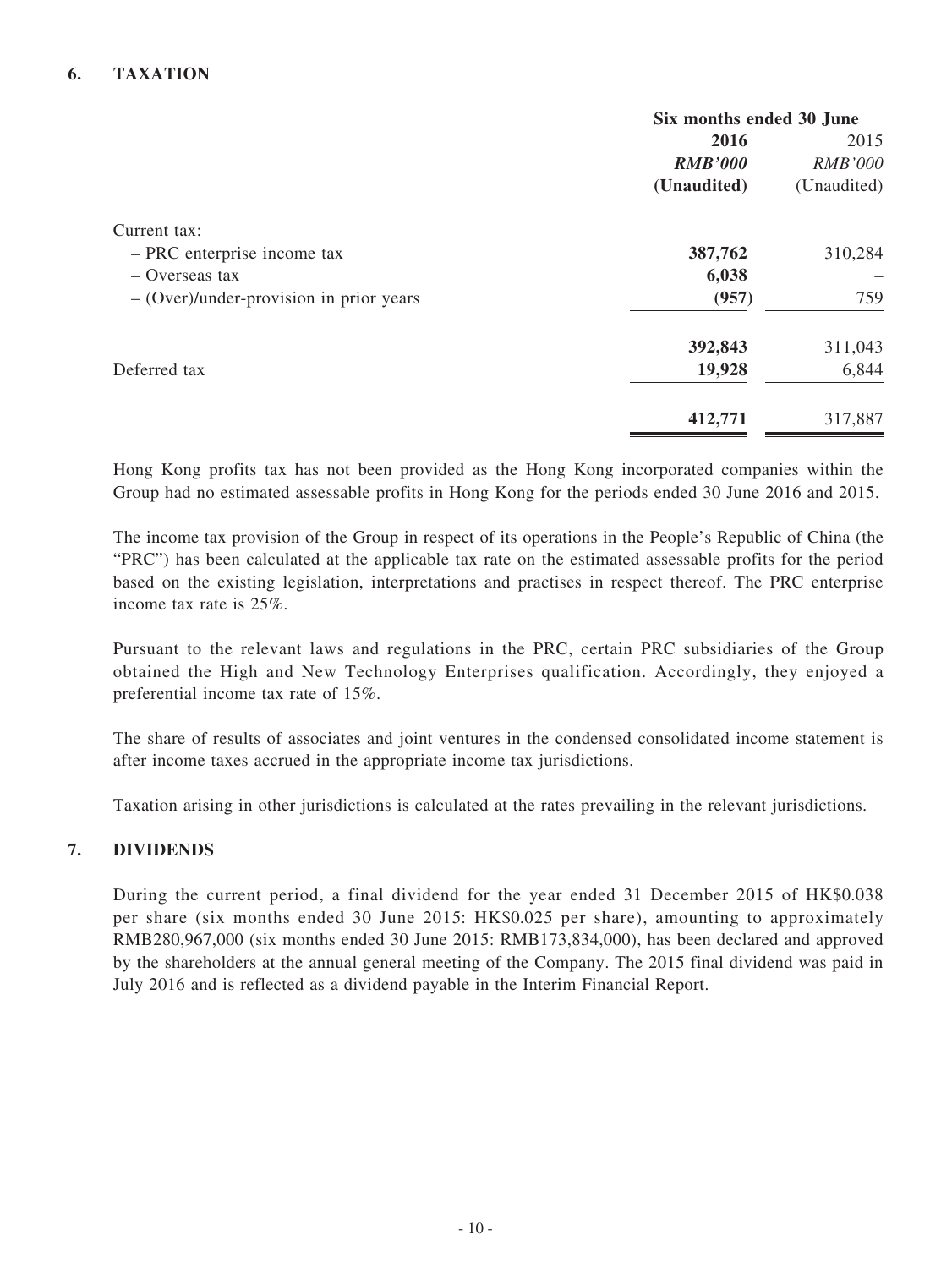#### **8. EARNINGS PER SHARE**

#### **(a) Basic earnings per share**

The calculation of the basic earnings per share for the period is based on the profit attributable to equity holders of the Company of RMB1,907,242,000 (six months ended 30 June 2015: RMB1,404,595,000) and the weighted average number of ordinary shares of 8,802,127,148 shares (2015: 8,801,545,822 shares), calculated as follows:

#### *(i) Weighted average number of ordinary shares*

|                                                       | Six months ended 30 June |               |
|-------------------------------------------------------|--------------------------|---------------|
|                                                       | 2015<br>2016             |               |
|                                                       | (Unaudited)              | (Unaudited)   |
| Issued ordinary shares at 1 January                   | 8,801,986,540            | 8,801,446,540 |
| Effect of shares options exercised                    | 140,608                  | 99,282        |
| Weighted average number of ordinary shares at 30 June | 8,802,127,148            | 8,801,545,822 |

#### **(b) Diluted earnings per share**

The calculation of diluted earnings per share for the period is based on the profit attributable to equity holders of the Company of RMB1,907,242,000 (six months ended 30 June 2015: RMB1,404,595,000) and the weighted average number of ordinary shares of 8,808,966,024 shares (2015: 8,834,646,540 shares), calculated as follows:

#### *Weighted average number of ordinary shares (diluted)*

|                                                        | Six months ended 30 June |               |
|--------------------------------------------------------|--------------------------|---------------|
|                                                        | 2015<br>2016             |               |
|                                                        | (Unaudited)              | (Unaudited)   |
| Weighted average number of ordinary shares for         |                          |               |
| the purpose of basic earnings per share                | 8,802,127,148            | 8,801,545,822 |
| Effect of shares issued upon exercise of share options | 6,838,876                | 33,100,718    |
| Weighted average number of ordinary shares for         |                          |               |
| the purpose of diluted earnings per share              | 8,808,966,024            | 8,834,646,540 |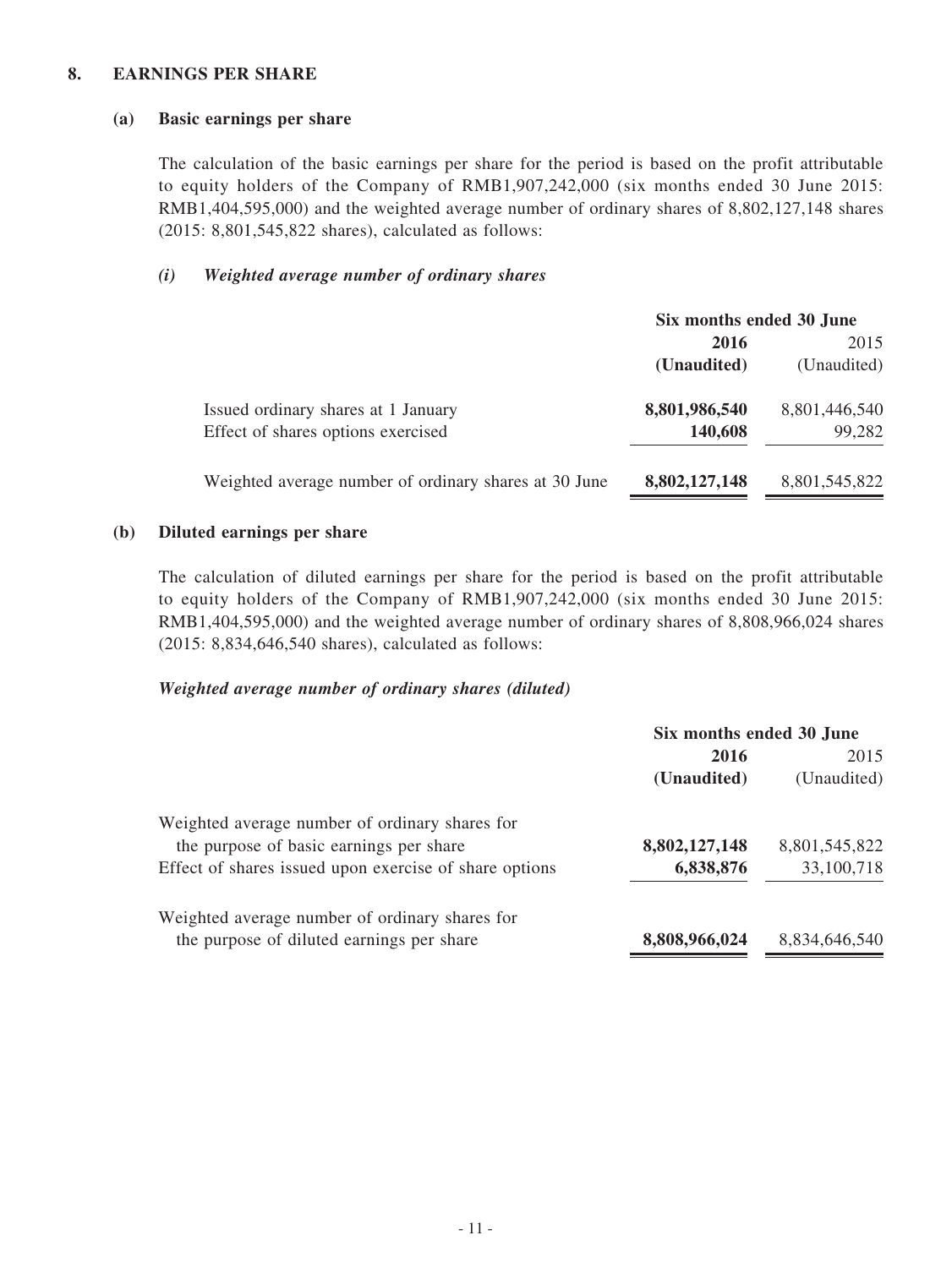#### **9. PROPERTY, PLANT AND EQUIPMENT**

During the period, the Group acquired property, plant and equipment of approximately RMB1,219,437,000 (six months ended 30 June 2015: RMB738,528,000). Property, plant and equipment with net book value of approximately RMB45,682,000 (six months ended 30 June 2015: RMB102,340,000) were disposed of during the period, resulting in a loss on disposal of approximately RMB26,787,000 (six months ended 30 June 2015: RMB2,268,000).

### **10. INTANGIBLE ASSETS**

During the period, additions to intangible assets by acquisition and capitalisation of development costs amounted to approximately RMB1,007,439,000 (six months ended 30 June 2015: RMB760,067,000).

During the period, there was no written off of the capitalised development costs (six months ended 30 June 2015: RMB14,252,000) in relation to particular projects which would not be put into commercialisation in view of the change in market conditions.

#### **11. INTERESTS IN ASSOCIATES**

|                            | At             | At                                   |
|----------------------------|----------------|--------------------------------------|
|                            |                | <b>30 June 2016</b> 31 December 2015 |
|                            | <b>RMB'000</b> | <b>RMB'000</b>                       |
|                            | (Unaudited)    | (Audited)                            |
| Share of net assets        | 280,121        | 284,774                              |
| Goodwill                   | 663            | 663                                  |
| Impairment loss recognised | (4, 012)       | (663)                                |
|                            | 276,772        | 284,774                              |

#### **12. INTERESTS IN JOINT VENTURES**

|                     | At             | At                                   |
|---------------------|----------------|--------------------------------------|
|                     |                | <b>30 June 2016</b> 31 December 2015 |
|                     | <b>RMB'000</b> | <b>RMB'000</b>                       |
|                     | (Unaudited)    | (Audited)                            |
|                     |                |                                      |
| Share of net assets | 1,776,727      | 1,709,081                            |
|                     |                |                                      |

#### **13. INVENTORIES**

|                  | At<br><b>30 June 2016</b>     | At<br>31 December 2015      |
|------------------|-------------------------------|-----------------------------|
|                  | <b>RMB'000</b><br>(Unaudited) | <i>RMB'000</i><br>(Audited) |
| Raw materials    | 610,866                       | 394,917                     |
| Work in progress | 222,490                       | 244,098                     |
| Finished goods   | 441,257                       | 587,154                     |
|                  | 1,274,613                     | 1,226,169                   |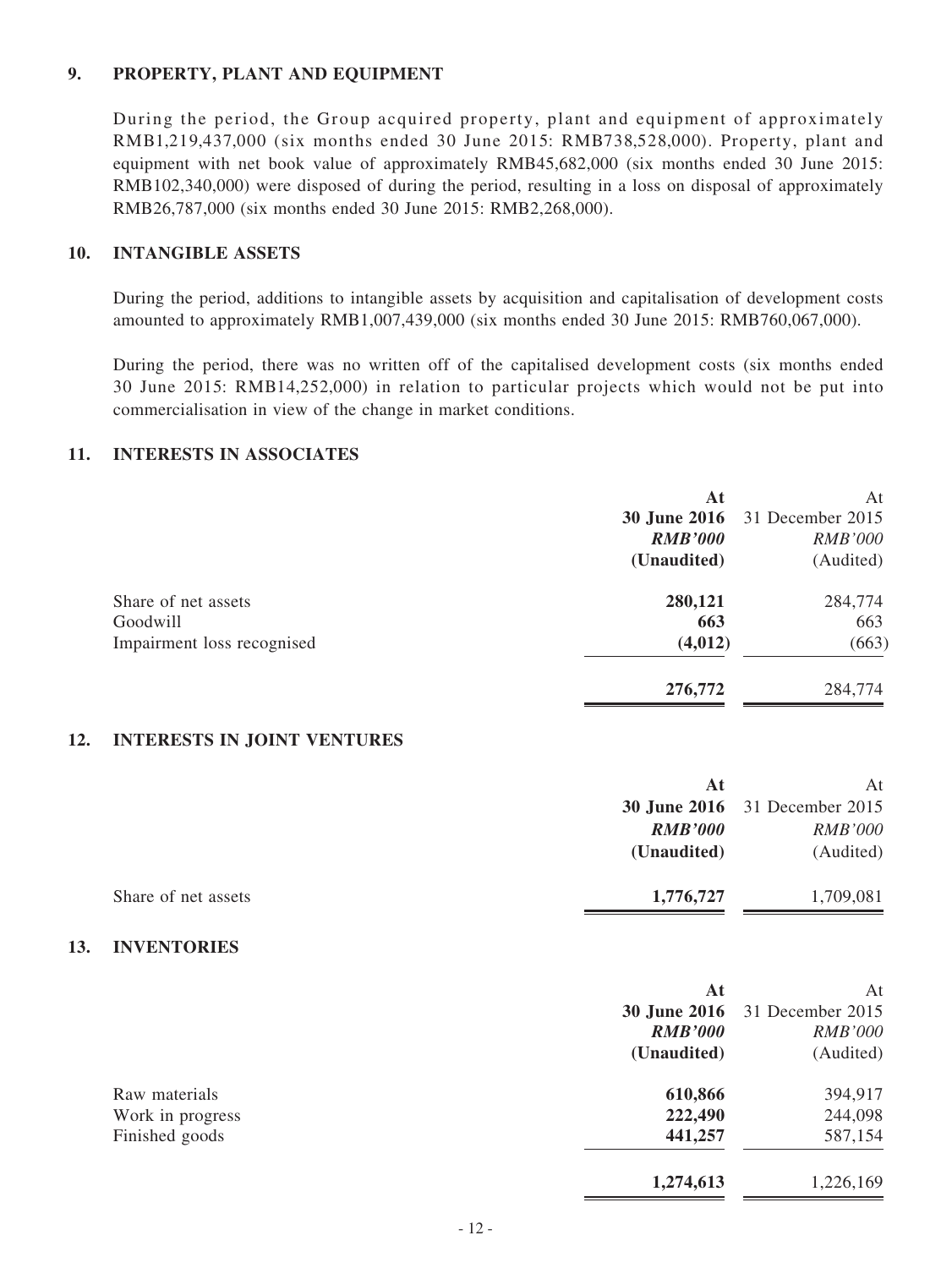# **14. TRADE AND OTHER RECEIVABLES**

|                                                                                                                                             | <b>Note</b>      | At<br>30 June 2016<br><b>RMB'000</b><br>(Unaudited) | At<br>31 December 2015<br><b>RMB'000</b><br>(Audited) |
|---------------------------------------------------------------------------------------------------------------------------------------------|------------------|-----------------------------------------------------|-------------------------------------------------------|
| <b>Trade and notes receivables</b>                                                                                                          |                  |                                                     |                                                       |
| Trade receivables                                                                                                                           |                  |                                                     |                                                       |
| - Third parties<br>$-$ A joint venture                                                                                                      |                  | 917,868<br>68,479                                   | 890,920<br>53,256                                     |
| - Associates                                                                                                                                |                  | 105,620                                             | 111,757                                               |
| - Related parties controlled by the substantial                                                                                             |                  |                                                     |                                                       |
| shareholder of the Company                                                                                                                  |                  | 658,820                                             | 537,203                                               |
|                                                                                                                                             | $\left(a\right)$ | 1,750,787                                           | 1,593,136                                             |
| Notes receivables                                                                                                                           | (b)              | 8,485,707                                           | 10,203,692                                            |
|                                                                                                                                             |                  |                                                     |                                                       |
|                                                                                                                                             |                  | 10,236,494                                          | 11,796,828                                            |
| Deposits, prepayment and other receivables<br>Prepayment to suppliers<br>- Third parties<br>- Related parties controlled by the substantial |                  | 128,323                                             | 82,609                                                |
| shareholder of the Company                                                                                                                  |                  | 931,879                                             | 750,645                                               |
| Deposits paid for acquisition of property,                                                                                                  |                  | 1,060,202                                           | 833,254                                               |
| plant and equipment                                                                                                                         |                  | 632,152                                             | 558,920                                               |
| VAT and other taxes receivables                                                                                                             |                  | 1,450,001                                           | 1,187,706                                             |
| Utility deposits and other receivables                                                                                                      |                  | 345,905                                             | 370,875                                               |
| Amounts due from related parties controlled by                                                                                              |                  | 3,488,260                                           | 2,950,755                                             |
| the substantial shareholder of the Company                                                                                                  | (c)              | 117,132                                             | 62,605                                                |
| Amount due from ultimate holding company                                                                                                    | (c)              |                                                     | 27                                                    |
| Amount due from a joint venture                                                                                                             | (c)              | 19,858                                              | 26,224                                                |
|                                                                                                                                             |                  | 3,625,250                                           | 3,039,611                                             |
|                                                                                                                                             |                  | 13,861,744                                          | 14,836,439                                            |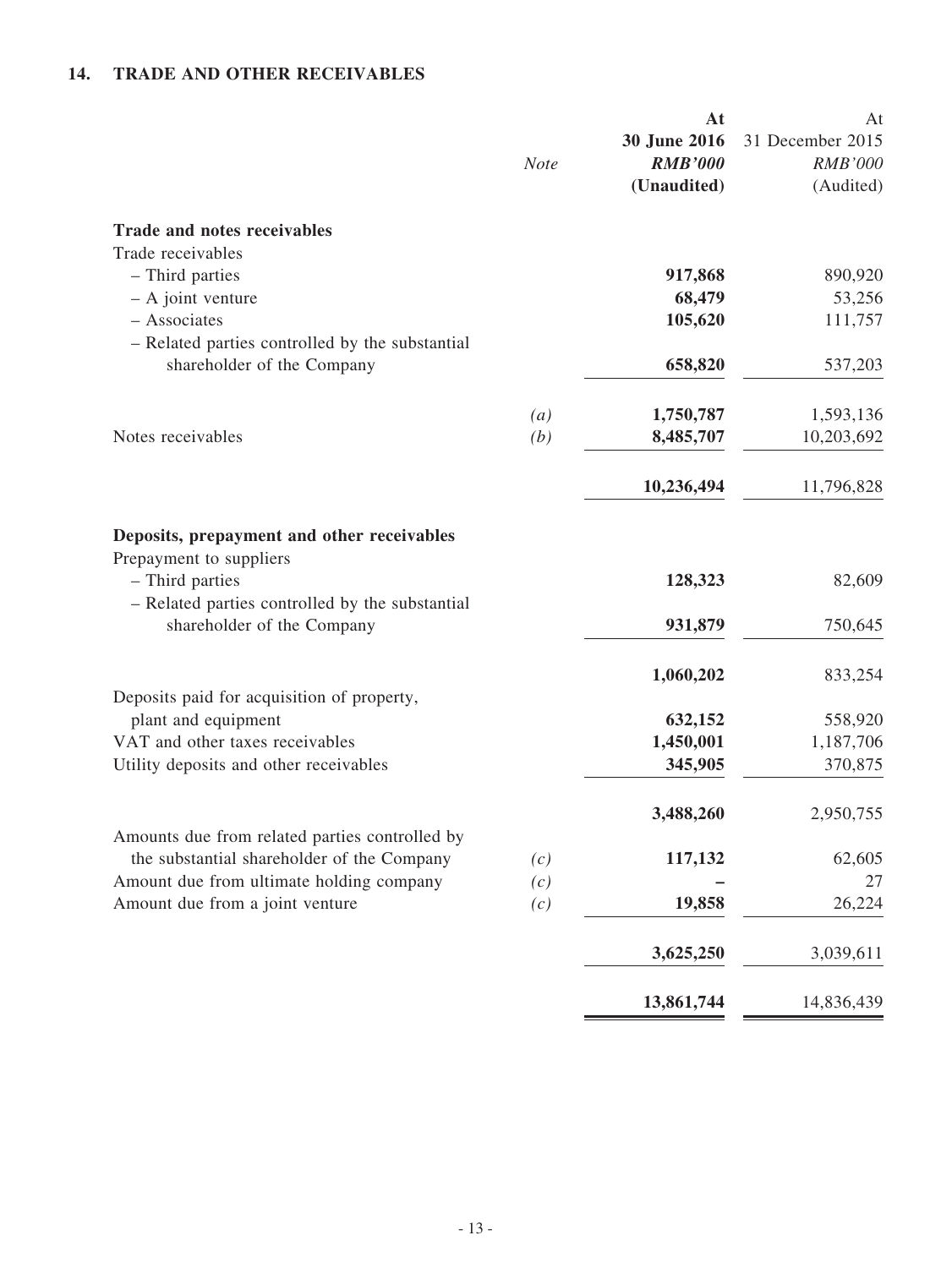#### **(a) Trade receivables**

The Group allows an average credit period ranged from 30 days to 90 days to its PRC customers. The following is an ageing analysis of the trade receivables of the PRC customers, based on invoice date, at the reporting date:

| At             | At               |
|----------------|------------------|
| 30 June 2016   | 31 December 2015 |
| <b>RMB'000</b> | <b>RMB'000</b>   |
| (Unaudited)    | (Audited)        |
| 563,484        | 275,711          |
| 64,441         | 95,013           |
| 482,468        | 745,188          |
| 1,110,393      | 1,115,912        |
|                |                  |

For overseas customers, the Group allows credit period ranged from 180 days to 450 days. The following is an ageing analysis of the trade receivables of the overseas customers, based on invoice date, at the reporting date:

|                 | At                  | At               |
|-----------------|---------------------|------------------|
|                 | <b>30 June 2016</b> | 31 December 2015 |
|                 | <b>RMB'000</b>      | <b>RMB'000</b>   |
|                 | (Unaudited)         | (Audited)        |
| $0 - 60$ days   | 348,504             | 178,886          |
| $61 - 90$ days  | 13,830              | 17,208           |
| $91 - 365$ days | 49,715              | 125,509          |
| Over 365 days   | 228,345             | 155,621          |
|                 | 640,394             | 477,224          |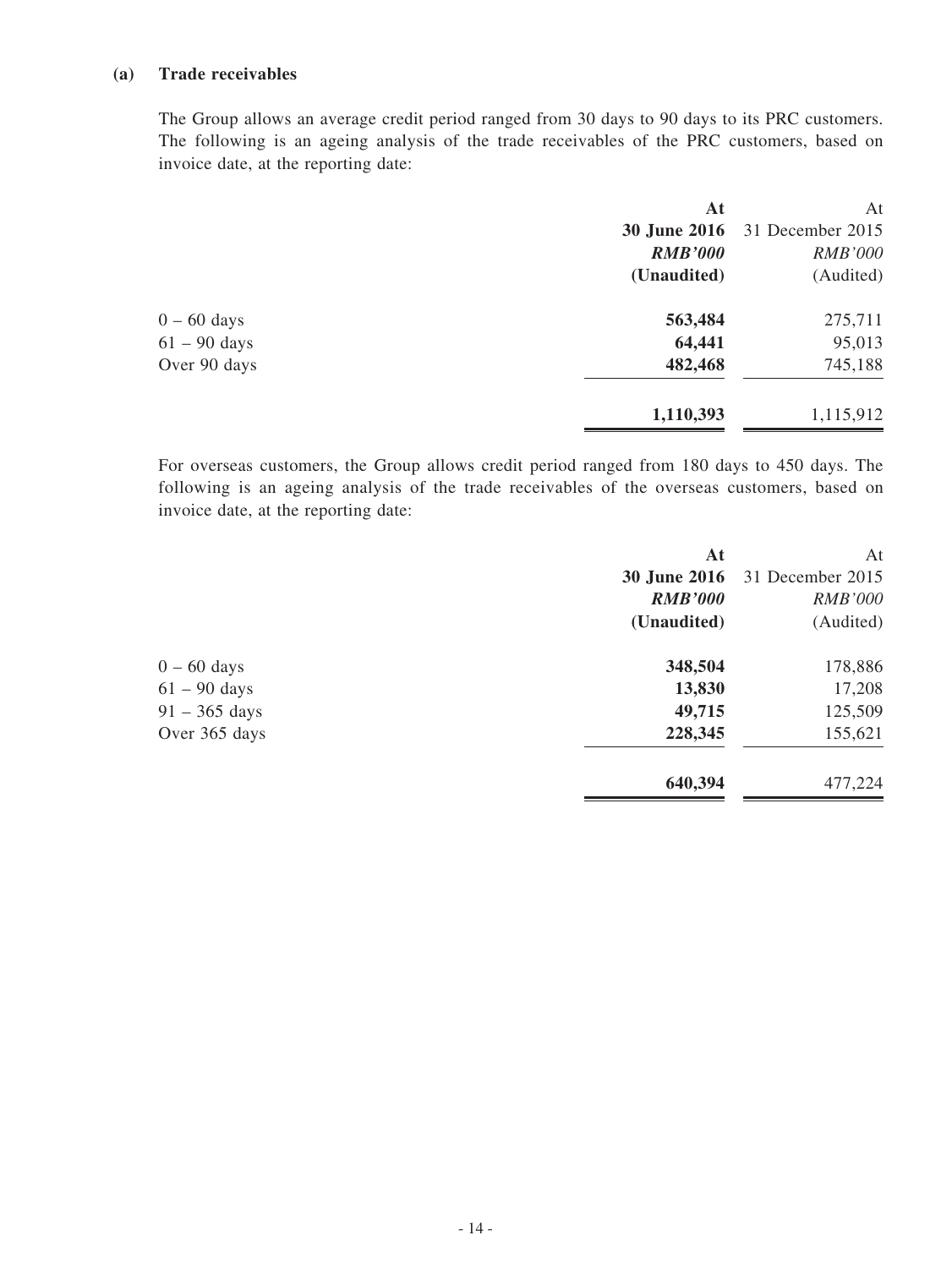#### **(b) Notes receivables**

All notes receivables are denominated in RMB. At 30 June 2016 and 31 December 2015, all notes receivables are guaranteed by established banks in the PRC and have maturities of less than six months from the reporting date.

The Group pledged notes receivables of RMB20,700,000 (31 December 2015: RMB23,365,000) to banks to secure the Group's notes payables as at 30 June 2016.

#### **(c) Amounts due from related parties/ultimate holding company/a joint venture**

The amounts due are unsecured, interest-free and repayable on demand.

Except for trade and other receivables of RMB178,917,000 (31 December 2015: RMB116,789,000) which is expected to be recovered after one year from the reporting date, all other trade and other receivables are expected to be recovered or recognised as an expense within one year.

#### **15. SENIOR NOTES**

On 6 October 2014, the Company issued senior notes with an aggregate principal amount of USD300,000,000 (equivalent to approximately RMB1,836,750,000) (the "Senior Notes").

The Senior Notes are listed on the SEHK. Details of the terms of the Senior Notes have been set out in the Group's annual financial statements for the year ended 31 December 2015.

The movements of the Senior Notes for the period/year are set out below:

|                                     | At                  | At               |
|-------------------------------------|---------------------|------------------|
|                                     | <b>30 June 2016</b> | 31 December 2015 |
|                                     | <b>RMB'000</b>      | <b>RMB'000</b>   |
|                                     | (Unaudited)         | (Audited)        |
| <b>Carrying amount</b>              |                     |                  |
| At the beginning of the period/year | 1,928,856           | 1,820,138        |
| Exchange differences                | 45,482              | 104,486          |
| Interest expenses                   | 54,479              | 103,295          |
| Coupon payment                      | (52, 314)           | (99,063)         |
| At the end of the period/year       | 1,976,503           | 1,928,856        |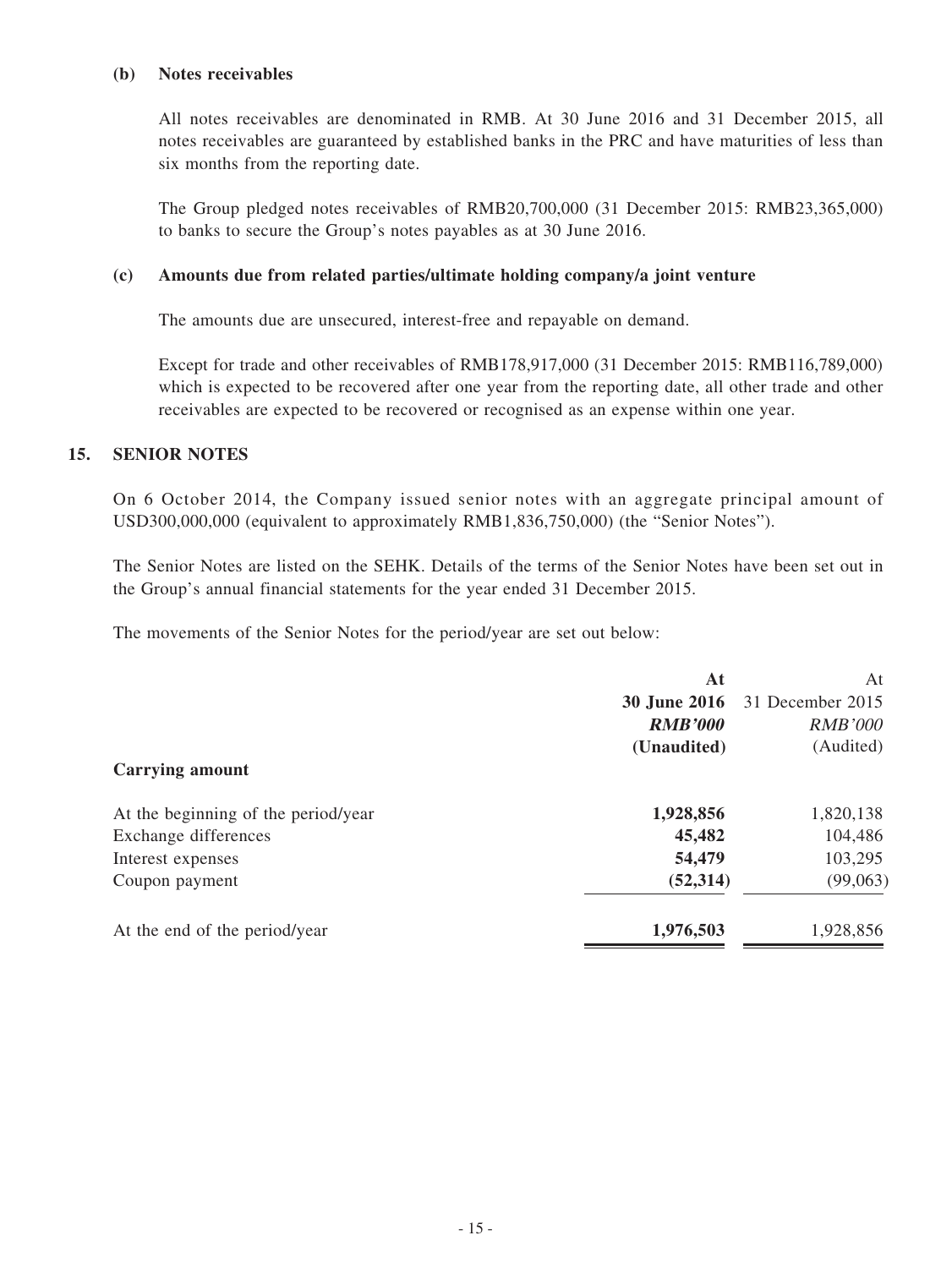# **16. TRADE AND OTHER PAYABLES**

|                                                                                                                                 | <b>Note</b>       | At<br>30 June 2016<br><b>RMB'000</b><br>(Unaudited) | At<br>31 December 2015<br><b>RMB'000</b><br>(Audited) |
|---------------------------------------------------------------------------------------------------------------------------------|-------------------|-----------------------------------------------------|-------------------------------------------------------|
| Trade and notes payables                                                                                                        |                   |                                                     |                                                       |
| Trade payables<br>- Third parties<br>- An associate                                                                             |                   | 10,927,500<br>523,980                               | 9,001,560<br>737,199                                  |
| - Related parties controlled by the substantial<br>shareholder of the Company                                                   |                   | 921,872                                             | 1,394,491                                             |
|                                                                                                                                 | $\left( a\right)$ | 12,373,352                                          | 11,133,250                                            |
| Notes payables                                                                                                                  | (b)               | 122,450                                             | 71,655                                                |
|                                                                                                                                 |                   | 12,495,802                                          | 11,204,905                                            |
| Other payables                                                                                                                  |                   |                                                     |                                                       |
| Receipts in advance from customers<br>- Third parties<br>$-$ A joint venture<br>- Related parties controlled by the substantial |                   | 1,920,467<br>45,809                                 | 2,064,772                                             |
| shareholder of the Company                                                                                                      |                   | 57,465                                              | 234,574                                               |
|                                                                                                                                 |                   | 2,023,741                                           | 2,299,346                                             |
| Deferred government grants which conditions<br>have not been satisfied                                                          |                   | 3,176,326                                           | 2,737,519                                             |
| Payables for acquisition of property,<br>plant and equipment                                                                    |                   | 493,762                                             | 211,267                                               |
| Accrued staff salaries and benefits                                                                                             |                   | 249,742                                             | 419,020                                               |
| VAT and other taxes payables                                                                                                    |                   | 200,305                                             | 171,957                                               |
| Dividend payable<br>Other accrued charges                                                                                       |                   | 281,103<br>1,318,666                                | 136<br>1,534,606                                      |
|                                                                                                                                 |                   | 7,743,645                                           | 7,373,851                                             |
| Amounts due to related parties controlled by                                                                                    |                   |                                                     |                                                       |
| the substantial shareholder of the Company                                                                                      | (c)               | 598,334                                             | 1,535,585                                             |
| Amount due to ultimate holding company                                                                                          | (c)               | 291                                                 | 30                                                    |
|                                                                                                                                 |                   | 8,342,270                                           | 8,909,466                                             |
|                                                                                                                                 |                   | 20,838,072                                          | 20,114,371                                            |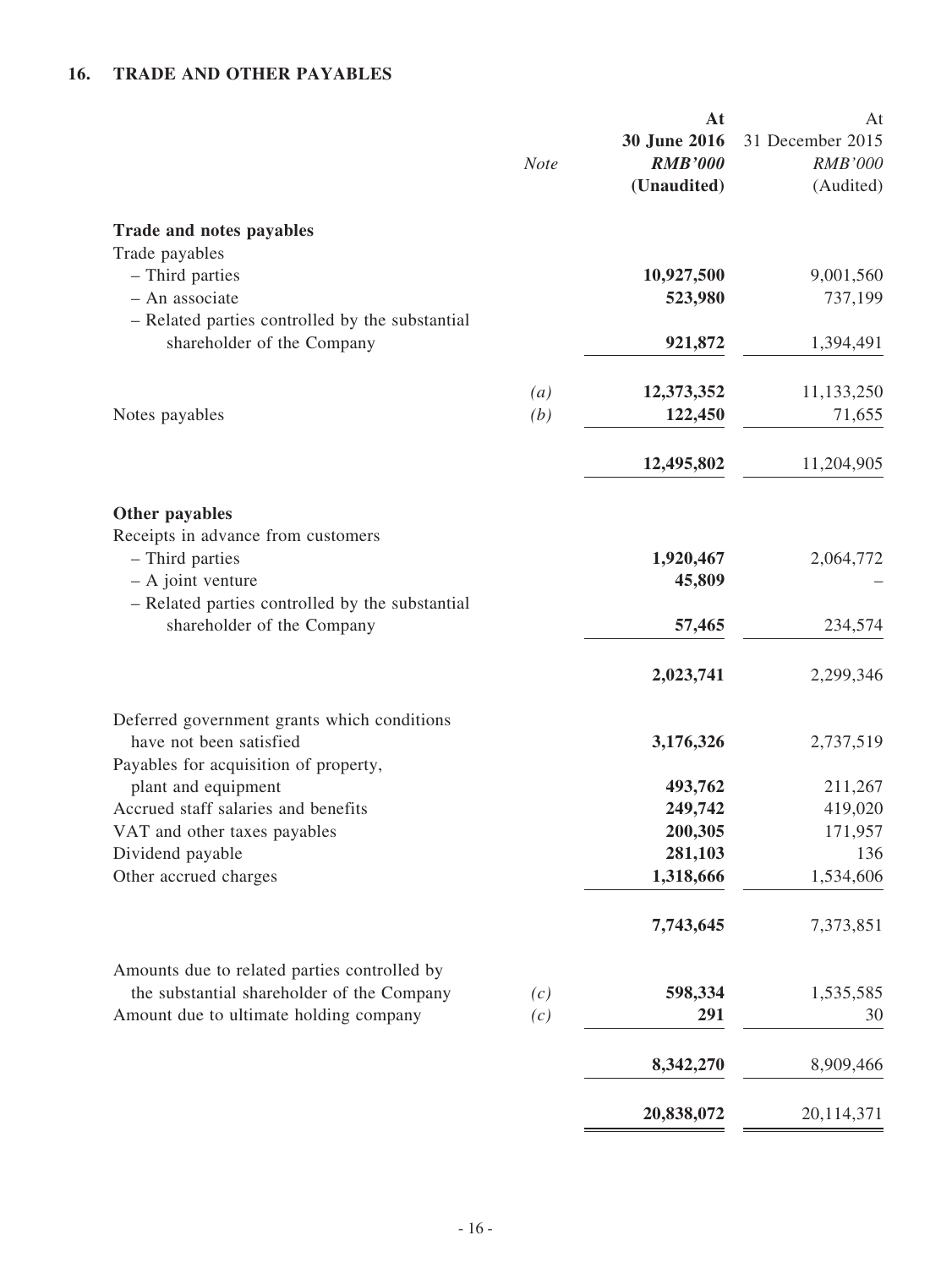#### **(a) Trade payables**

The following is an ageing analysis of trade payables, based on invoice date, at the reporting date:

|                | At                  | At               |
|----------------|---------------------|------------------|
|                | <b>30 June 2016</b> | 31 December 2015 |
|                | <b>RMB'000</b>      | <b>RMB'000</b>   |
|                | (Unaudited)         | (Audited)        |
| $0 - 60$ days  | 9,869,884           | 8,746,578        |
| $61 - 90$ days | 1,389,146           | 1,090,495        |
| Over 90 days   | 1,114,322           | 1,296,177        |
|                | 12,373,352          | 11,133,250       |

Trade payables do not carry interest. The average credit period on purchase of goods is 60 days.

#### **(b) Notes payables**

All notes payables are denominated in RMB and are notes paid and/or payable to third parties for settlement of trade payables. As at 30 June 2016 and 31 December 2015, all notes payables have maturities of less than one year from the reporting date.

As at 30 June 2016, the Group pledged notes receivables and pledged bank deposits of RMB20,700,000 (31 December 2015: RMB23,365,000) and RMB39,131,000 (31 December 2015 RMB40,533,000) respectively to secure the notes payables.

#### **(c) Amounts due to related parties/ultimate holding company**

The amounts due are unsecured, interest-free and repayable on demand.

All of the trade and other payables are expected to be settled or recognised as income within one year or are repayable on demand.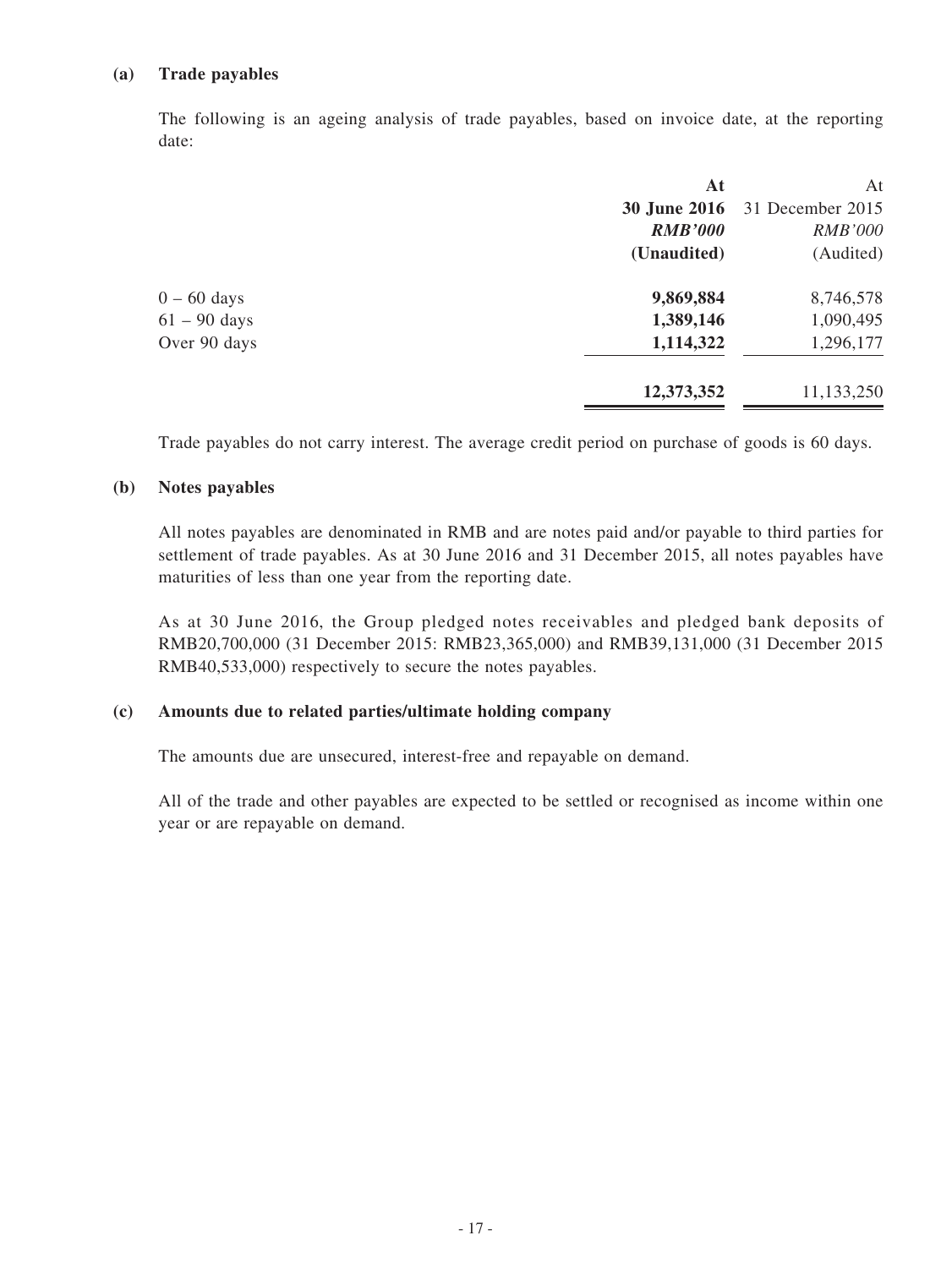### **17. BANK BORROWING**

|                      | At             | At                                   |
|----------------------|----------------|--------------------------------------|
|                      |                | <b>30 June 2016</b> 31 December 2015 |
|                      | <b>RMB'000</b> | <b>RMB'000</b>                       |
|                      | (Unaudited)    | (Audited)                            |
|                      |                |                                      |
| Bank loan, unsecured | 325,500        |                                      |

As at 30 June 2016, the Group's bank borrowing was carried at amortised cost, repayable in September 2016 and interest bearing at the London Interbank Offered Rates plus 1% per annum. Also, there is a demand clause in the bank facility and, therefore, the bank loan is classified as a current liability at the reporting date.

#### **18. SHARE CAPITAL**

| <b>Number of shares</b> | <b>Nominal value</b><br><i>RMB'000</i> |
|-------------------------|----------------------------------------|
|                         |                                        |
|                         |                                        |
| 12,000,000,000          | 246,720                                |
|                         |                                        |
|                         |                                        |
| 8,801,446,540           | 161,346                                |
| 540,000                 | 8                                      |
| 8,801,986,540           | 161,354                                |
| 460,000                 | 8                                      |
| 8,802,446,540           | 161,362                                |
|                         |                                        |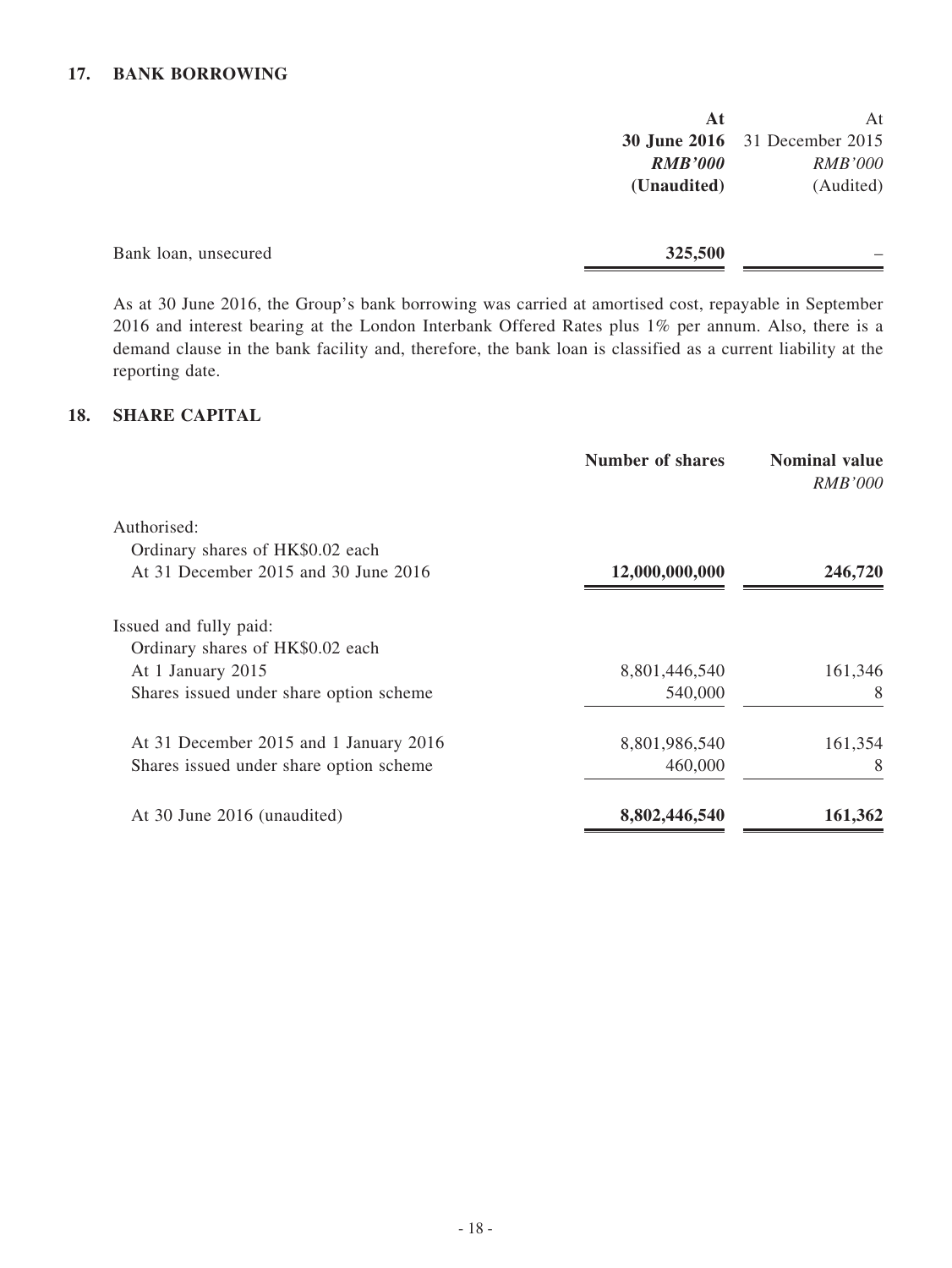#### **19. DISPOSAL OF SUBSIDIARIES**

On 28 January 2016, the Group entered into an equity transfer agreement with an independent third party for the disposal of the entire interests in Zhejiang Shou La Shou Automobile Services Company Limited ("Shou La Shou") and Hangzhou Ha Man Automobile Services Company Limited ("Ha Man"), the indirectly owned subsidiaries with 64.4% equity interest (the "Disposal"), which are engaged in sales of sedans and provision of automobile services. The Disposal was completed on the same date. The aggregate consideration for the Disposal was RMB2,110,000 and a gain on disposal of subsidiaries of RMB72,000 was recorded in "Other income" in the condensed consolidated income statement. The fair value of total net assets disposed of and non-controlling interests at the disposal date were RMB3,147,000 and RMB1,109,000 respectively.

#### **20. EVENTS AFTER THE REPORTING DATE**

### **Acquisitions of Baoji Geely Automobile Components Company Limited ("Baoji Target") and Shanxi Geely Automobile Components Company Limited ("Shanxi Target")**

On 1 June 2016, Zhejiang Jirun Automobile Company Limited ("Jirun Automobile"), a 99% owned subsidiary of the Company, and two fellow subsidiaries owned by the Company's ultimate holding company entered into acquisition agreements pursuant to which Jirun Automobile has conditionally agreed to acquire, and the fellow subsidiaries have conditionally agreed to sell the entire equity interests of Baoji Target and Shanxi Target for a total cash consideration of approximately RMB702,207,000 and RMB720,244,000, respectively. Baoji Target and Shanxi Target had accounts payable to the fellow subsidiaries of the Company of approximately RMB1,173.5 million and RMB659.9 million respectively, which arose from the acquisitions of machinery and equipment from the fellow subsidiaries as at 31 May 2016. As at 30 June 2016, the acquisitions were not yet completed. The acquisitions have been approved by the independent shareholders of the Company at the extraordinary general meeting held on 8 August 2016. Please refer to the Company's circular dated 21 July 2016 for further details.

### **Disposals of Kandi Electric Vehicles Group Co., Ltd. ("Kandi Electric") and Ninghai Zhidou Electric Vehicles Company Limited ("Zhidou Electric")**

On 25 July 2016, the Company entered into a master disposal agreement with its ultimate holding company to dispose of the Group's entire interests in Kandi Electric and Zhidou Electric to the Company's ultimate holding company at an aggregate cash consideration of approximately RMB1,346,487,000, out of which RMB725,413,000 and RMB621,074,000 are for the disposal of Kandi Electric and Zhidou Electric, respectively. The disposals will be subject to, amongst others, the approval of the independent shareholders of the Company at the extraordinary general meeting.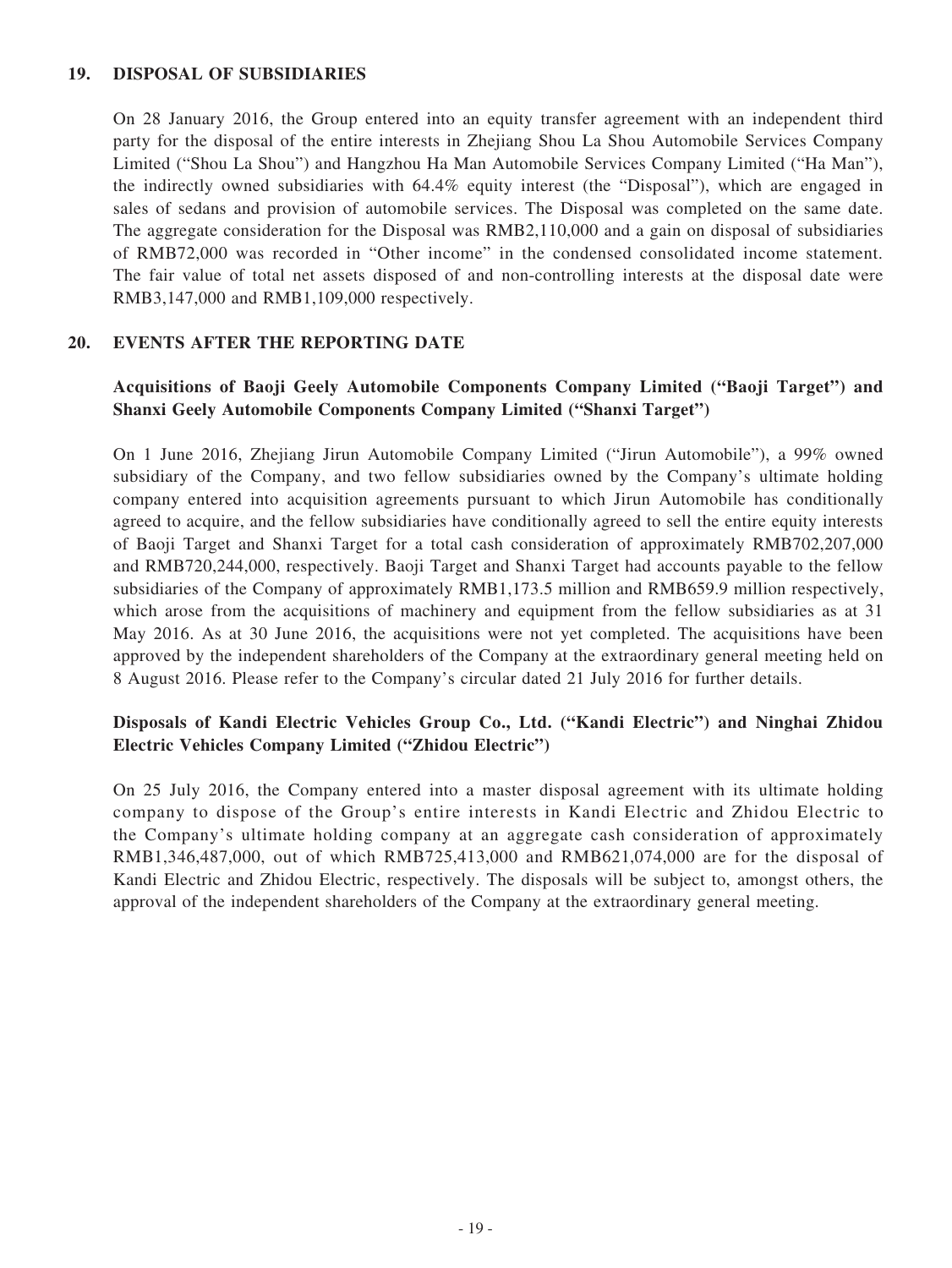### **MANAGEMENT DISCUSSION AND ANALYSIS**

The Group's performance in the first half of 2016 exceeded the management's expectations, helped by the continued good domestic demand for its sedan models like "New Emgrand", "New Vision", "Kingkong" and "Geely GC9" as well as strong market response to its new Sport Utility Vehicle ("SUV") model "Geely Boyue" (吉利博越) and new crossover model "Emgrand GS", more than offsetting the continued weak export sales during the same period. In the first half of 2016, passenger vehicle sales volume of the Chinese indigenous brands exhibited strong growth, with their overall sales volume growing 13% year-on-year ("YoY") during the period, compared with the only 9% YoY growth of the overall Chinese passenger vehicle market in the same period, according to China Association of Automobile Manufacturers. The Group's sales performance in the China market continued its strong growth momentum, with the total sales volume up 15% YoY to 269,669 units in the first half of 2016. The Group's export sales volume, however, slid 40% YoY to 10,668 units in the first half of 2016 given the continued unfavourable political and economic environment in some of its major export markets and the Group's strategy on taking a more conservative approach to contain financial risks in the export markets. The Group sold a total of 280,337 units of vehicles in the first six months of 2016, achieved an 11% YoY growth over the same period last year. Total revenues increased by 31% to RMB18,089 million during the period. Profit attributable to the equity holders of the Company for the first half of 2016 was up 36% to RMB1,907 million compared to the first half of 2015. Despite benefits from improved product mix and higher average selling price were largely offset by the inclusion of newly launched models like "Geely Boyue" and "Emgrand GS", which usually carry relatively lower margins at the initial stage of their product cycle, the gross margin ratio remained stable during the period. Savings from well-controlled selling and distribution expense, which was up only 5% during the period, was however not adequate to cover the increase in administrative expenses, driven by the rapid growth in related expenditures on research and development (R&D). These, together with the stable government grants and subsidies during the period and the write-back of some foreign exchange losses from the Group's rubledenominated assets, resulted in net profit growing faster than the overall revenue growth in the first six months of 2016. Fully diluted earnings per share (EPS) was up 36% to RMB21.65 cents.

### **Financial Resources**

As a result of higher revenues and operating profits in the first half of 2016, the Group's financial position continued to be very strong at the end of June 2016. The Group's total cash level (bank balances and cash + pledged bank deposits) increased by 22% from the end of 2015 to RMB11,264 million at the end of June 2016, while its total borrowings (including bank borrowing and the 5-year US\$300 million 5.25% senior notes due 2019 ("Senior Notes")) increased by 19% to RMB2,302 million during the same period. Net cash on hand (total cash level – bank borrowing – Senior Notes) amounted to RMB8,962 million, the highest level in the Group's history, versus a net cash level of RMB7,279 million six months ago. In addition, net notes receivables (bank notes receivables – bank notes payables) at the end of June 2016 amounted to RMB8,363 million, which could provide the Group with additional cash reserves when needed through discounting the notes receivables with the banks.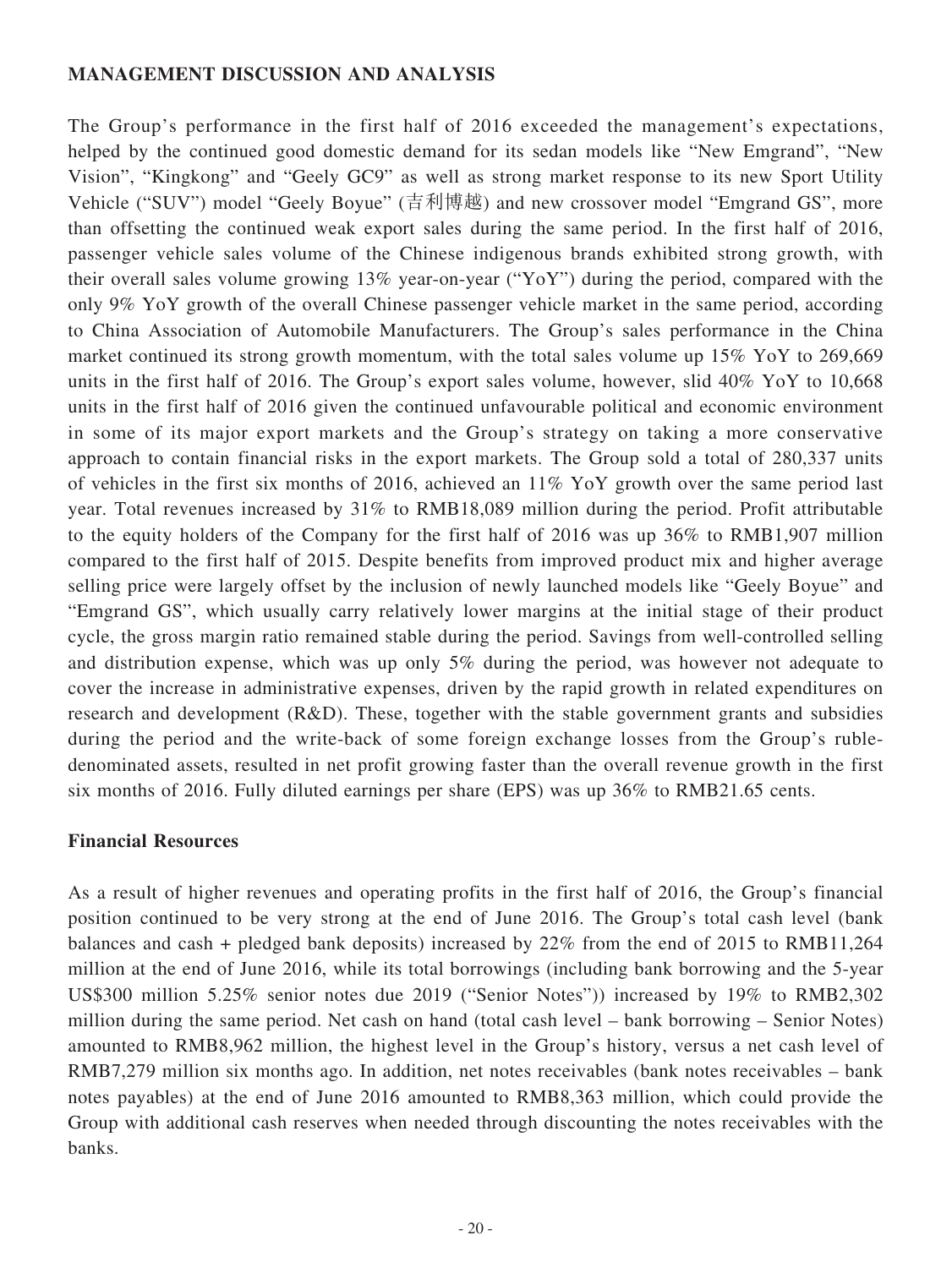### **Vehicle Manufacturing**

The Group sold a total of 280,337 units of vehicles in the first half of 2016, up 11% YoY, driven by the good market demand for the Group's sedan models like "New Emgrand", "New Vision", "Kingkong" and "Geely GC9" as well as the strong market response to the new SUV model namely "Geely Boyue" (吉利博越) and new crossover model "Emgrand GS". The decent volume growth during the first half of the year was despite the Group's lack of new products in the first three months of 2016 and the continued weak export sales during the period.

The Group's domestic sales volume in the first half of 2016 increased 15% YoY to 269,669 units, much stronger than the overall passenger vehicle market in China and outperformed the Chinese indigenous brand sedan segment, which was up 9% YoY and down 16% YoY, respectively, according to China Association of Automobile Manufacturers. The Group's market share in China's overall passenger vehicle market remained at around 2% in the first half of 2016, according to figures from the same organization. Export sales volume was down 40% to 10,668 units in the first half of 2016, as a result of the uncertain political and economic environment in some of the Group's major export markets in the Eastern Europe, Middle East and Africa and the Group's strategy of taking a more conservative approach to contain financial risks in its export markets. Consequently, export sales accounted for only 4% of the Group's total sales volume in the first half of 2016, compared with 7% in the same period in 2015 and over 20% in 2013.

In the first half of 2016, the Group's "Emgrand" series, including "EC7", its upgraded version "New Emgrand" and its electric version "Emgrand EV", which was launched in November 2015, remained the Group's most popular sedan models in terms of sales volume. The combined sales volume of the "Emgrand" sedan series was 106,959 units, an increase of about 7% YoY, which accounted for 38% of the Group's total sales volume during the period. Sales of older models such as "Free Cruiser" and "Geely Panda" continued their downward trends in the first half of 2016 with their sales volume plunged 96% YoY and 56% YoY, respectively. New models launched during the period included a brand new SUV model called "Geely Boyue" (吉利博越) and the Group's first crossover vehicle model: "Emgrand GS", which have significantly strengthened the Group's products offering in the SUV and crossover segments. Both "Geely Boyue" and "Emgrand GS" received tremendous market response with their sales volumes well exceeded the management's expectations in their first few months of sales. The aggregate sales volume of "GX7", "Geely Boyue" (吉利博越) and "Emgrand GS" amounted to 40,697 units in the first half of 2016, an increase of 23% from the same period last year.

Thanks to the Group's competitive strength in China's sedan segment, "New Vision" (launched in late-2014) and "Geely GC9" (吉利博瑞) (launched in the second quarter of 2015) continued to record good sales performance in the first half of 2016. In the period, "New Vision" sedan and "Geely GC9" (吉利博瑞) B-segment sedan achieved sales volumes of 67,925 units (up 10% YoY) and 24,786 units (more than threefold YoY increase due to low base for the corresponding period of last year for comparison), respectively. The sales volume of "Kingkong" also increased by 17% YoY to 35,953 units in the first half of 2016. As a result of the improvement in product mix (i.e. higher proportion of higher-priced models), the Group's ex-factory average sales price increased by 17% during the first half of 2016 as compared with the same period last year.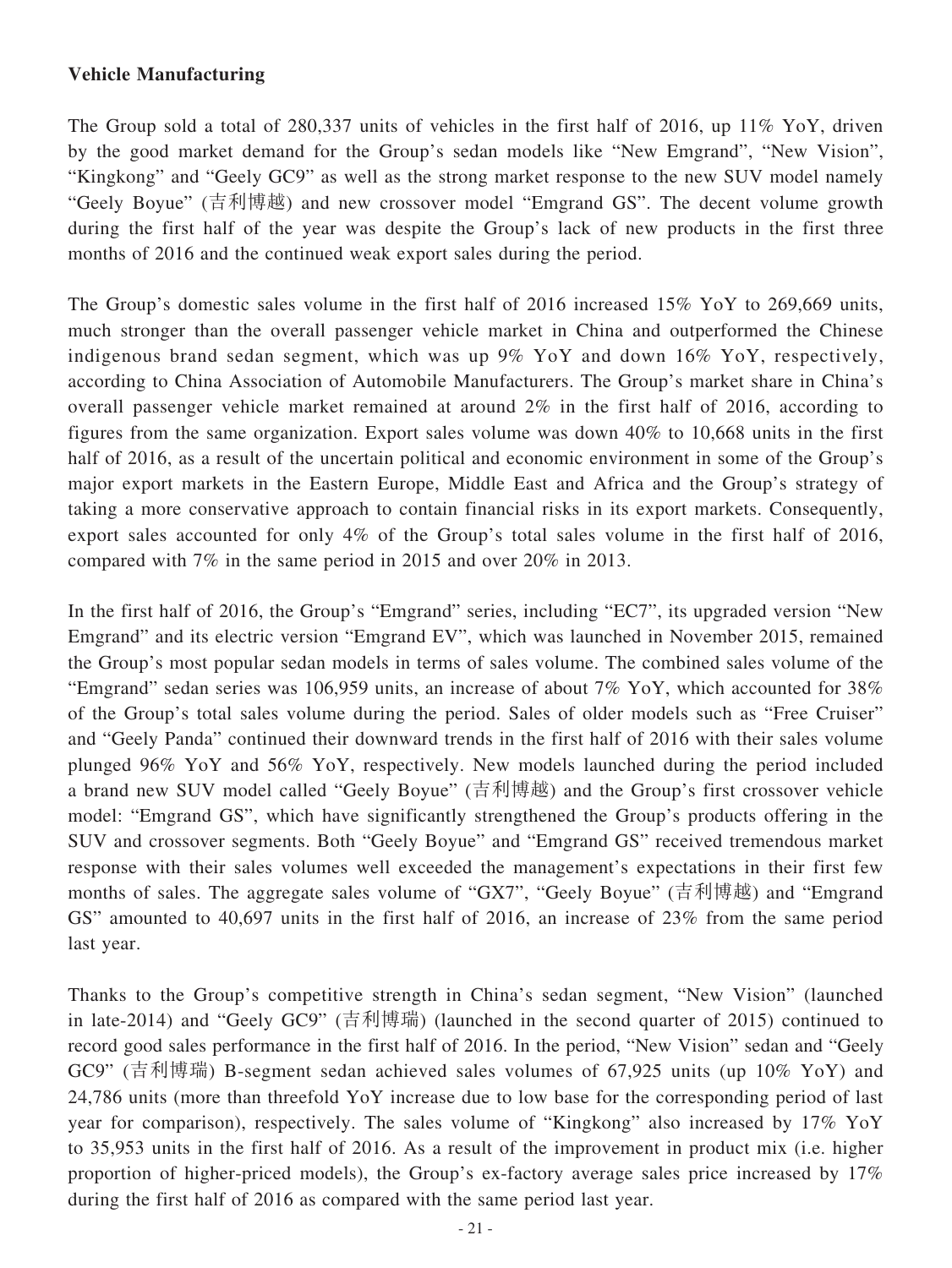Over the past few years, the Group had successfully restructured its three product brands and sales channels into a single "Geely" brand and distribution network enabling the Group to provide its customers with enhanced after-sales services. At the end of June 2016, the Group's sales network in China comprised a total of 691 dealers.

Being the Group's strategically important B-segment flagship car, "Geely GC9" has been well accepted by both the customers and the automobile industry since its initial launch last year. In addition to its top 5-star rating in the C-NCAP (China's New Car Assessment Programme) crash test, "Geely GC9" was also awarded "2016 China Car of the Year" (2016中國年度車) and became the first vehicle model from the Chinese indigenous brands to win the award. Further, it was also awarded Xuanyuan Award 2016 (2016軒轅獎年度大獎) in Beijing Auto Museum in early 2016.

In "J.D. Power Asia Pacific 2016 China Customer Service Index (CSI) Study<sup>SM"</sup>, which analyzed after-sales dealer service satisfaction by vehicle owners, "Geely" brand achieved a high score of 741 compared with the mass market average score of 674 in 2016, being the fourth year in a row to maintain high ranking in this after-sales customer satisfaction survey. Amongst all the local brands in China, "Geely" ranked number three. In terms of overall ranking, "Geely" brand achieved number eight position among the 74 passenger vehicle brands in China examined by the study.

# **New Products**

The Group launched two new models namely the SUV model "Geely Boyue" (吉利博越) and the Group's first crossover vehicle model: "Emgrand GS" during the first half of 2016. In the second half of 2016, the Group plans to launch the following new products:

- "Emgrand GL": a new generation of A-segment sedan model;
- "Vision SUV": a new compact SUV model; and
- A new hybrid electric version of "Emgrand" series sedans.

# **New Energy Vehicles Strategy**

The Group announced its new energy vehicle strategy named "Blue Geely Initiative" in November 2015. "Blue Geely Initiative" is a 5-year campaign and progammes displaying the Group's dedication to transformation into industry leader in new energy vehicle technologies. The Group will leverage on CEVT ("Chine Europe Vehicle Technologies") and Volvo Car's, both are parts of the Group's parent Zhejiang Geely Holding Group Company Limited, leading technologies on new energy vehicles to speed up its products offering on new energy vehicles, starting from pure electric vehicle ("EVs"), followed by gradual transition into PHEVs ("Plug-in Hybrid") and HEVs ("Hybrid Electric Vehicles"). The Group's first new energy vehicle model – "Emgrand EV" was launched in November 2015. Despite huge uncertainties caused by the government's frequent revision of new energy vehicle subsidies and the still lack of proper supporting infrastructure in China, the sales volume of "Emgrand EV" had grown steadily since the beginning of 2016, reaching a monthly volume of over 1,500 units by July 2016.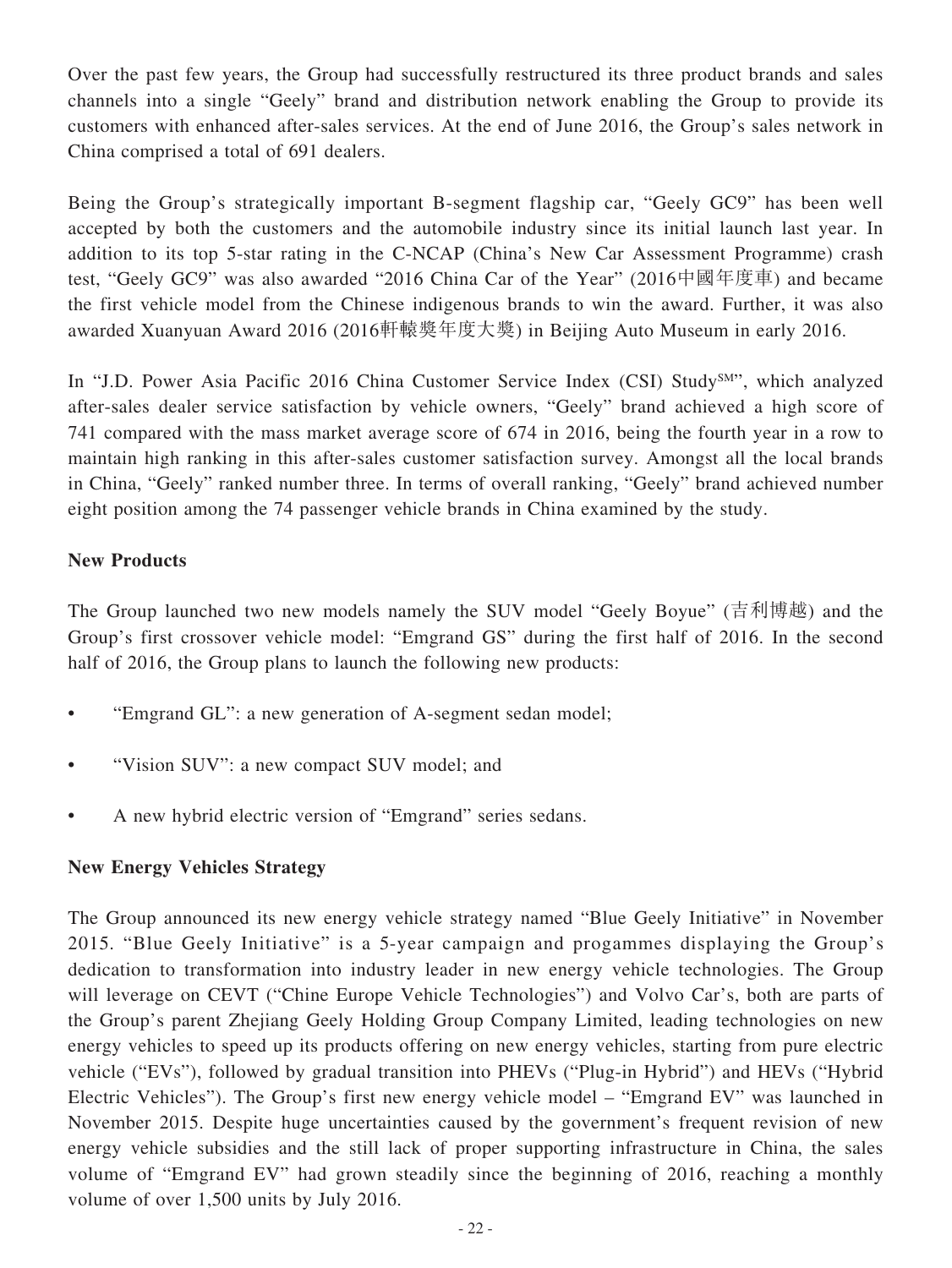# **Exports**

The Group exported a total of 10,668 units of vehicles in the first six months of 2016, down 40% from the same period last year, and accounted for 4% of the Group's total sales volume during the period. The weak export sales performance was mainly caused by the uncertain political and economic environment in some of the Group's major export markets in the Eastern Europe, Middle East and Africa and the Group's strategy on taking a more conservative approach to contain financial risks in its export markets. As a result, the Group's share of China's total exports of passenger vehicles was down to 5% in the first half of 2016, compared to 8% in the same period last year, according to China Association of Automobile Manufacturers. "EC7" and "New Emgrand" continued to be the Group's most popular export models in terms of sales volume in the first half of 2016. Export volume of "EC7" and "New Emgrand" amounted to 2,611 units and accounted for 25% of the Group's total export sales volume during the first six months of 2016. At the end of June 2016, the Group exported its products to 24 countries through 23 exclusive sales agents and 355 sales and service outlets in these countries.

Developing countries located in the Middle East, Asia, Southern America and Africa were the most important markets for the Group's exports in the first half of 2016. Amongst which, the most important export destinations in terms of sales volume were Saudi Arabia, Sri Lanka, Belarus, Cuba and Egypt, which together accounted for over 81% of the Group's total exports volume in the first half of 2016. In addition to export of vehicles from China, the Group also assembles some models sold overseas using contract manufacturing arrangements with local partners in Belarus, Russia, Sri Lanka, Ethiopia, Uruguay and Egypt.

# **Acquisitions of 100% interest in 寶雞吉利汽車部件有限公司 (Baoji Geely Automobile Components Co., Ltd. or "Baoji Automobile Components") and 山西吉利汽車部件有限公司 (Shanxi Geely Automobile Components Co., Ltd. or "Shanxi Automobile Components")**

On 1 June 2016, the Group agreed to acquire the entire registered capitals of Baoji Automobile Components and Shanxi Automobile Components from its parent – 浙江吉利控股集團有限公司 (Zhejiang Geely Holding Group Company Limited or "Geely Holding") – for RMB702,206,798 and RMB720,244,135, respectively. These two acquisitions were not inter-conditional. The considerations for these two acquisitions were determined with reference to the net asset value of the 100% interest in the respective registered capital of Baoji Automobile Components and Shanxi Automobile Components as at 31 May 2016 and will be fully financed by internal resources of the Group. On 8 August 2016, the acquisitions had been duly approved by the independent shareholders of the Company at the extraordinary general meeting.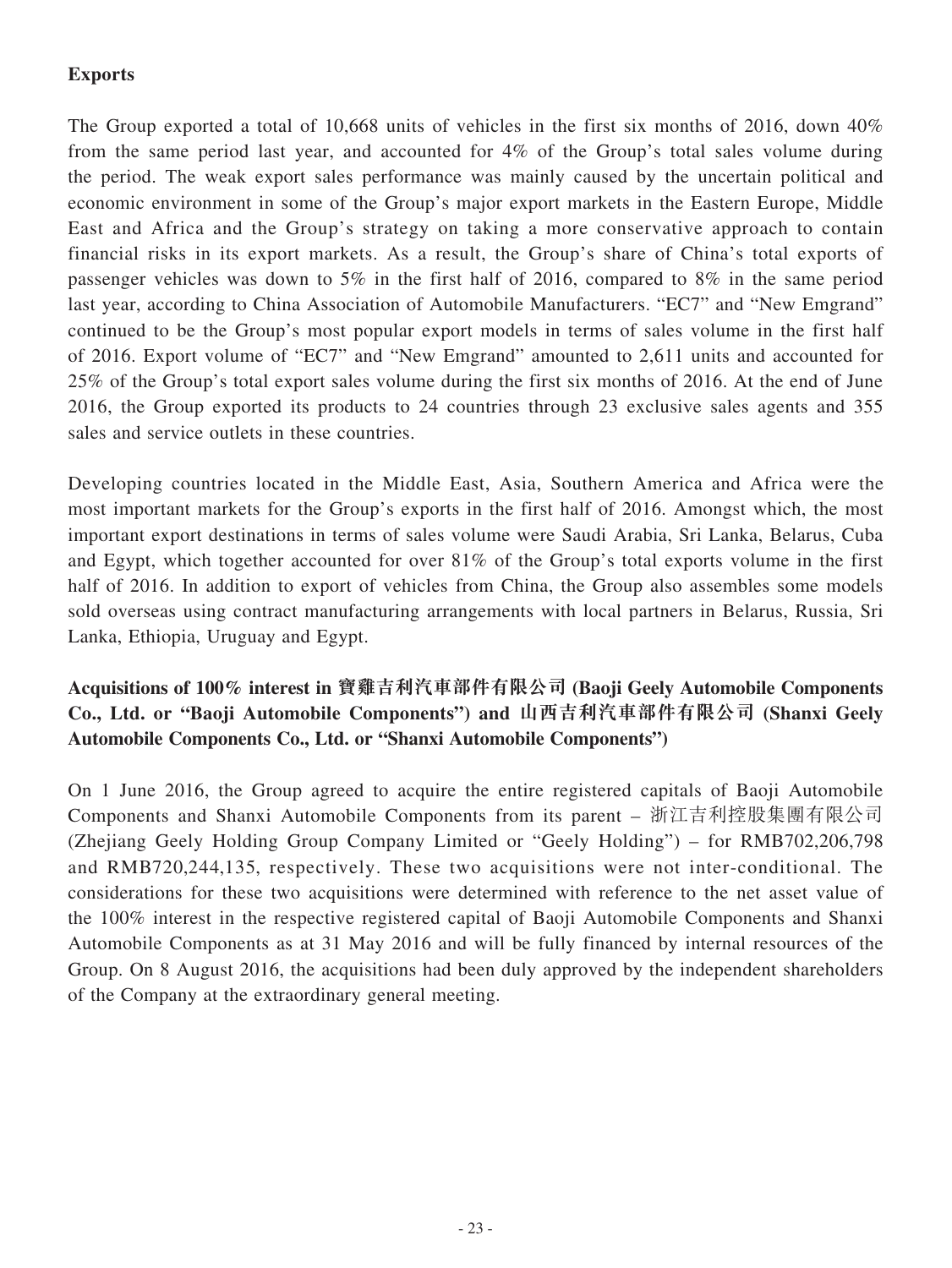It is expected that the acquisitions will expand the Group's manufacturing capacity as well as production capabilities for the manufacture of new high-end sedan, SUV and mid-end to high-end electric vehicle models which will expand the Group's products offering and enhance the overall competitive strength of the Group's products in the market. These new products are expected to become one of the key drivers for the Group's future profitability. Upon completions of the acquisitions, Baoji Automobile Components and Shanxi Automobile Components will become the 99% owned subsidiaries of the Group and the financial statements of which will be consolidated into the financial statements of the Group.

# **Disposals of equity interests in 康迪電動汽車集團有限公司 (Kandi Electric Vehicles Group Co., Ltd. or "Kandi JV") and 寧海知豆電動汽車有限公司 (Ninghai Zhidou Electric Vehicles Co., Ltd. or "Zhidou JV")**

On 25 July 2016, the Company entered into a master disposal agreement with Geely Holding to dispose of the Group's 50% and 45% interests in Kandi JV and Zhidou JV to Geely Holding at an aggregate consideration of RMB1,346,486,590, which was determined with reference to the historical financial performances of Kandi JV and Zhidou JV; and the future prospects of their respective electric vehicle product portfolios. These two disposals were inter-conditional. As at the date of this report, the disposals are still subject to the approval of the independent shareholders of the Company at the extraordinary general meeting.

The disposals are consistent with the Group's on-going strategy to enhance value for its shareholders through consolidating and enhancing its product portfolio and thus brand image by focusing on relatively higher-end automobiles going forward. It is expected that the disposals will allow the Group to allocate more time and resources to the development of mid to higher-end automobiles.

# **Outlook**

The passenger vehicle market in China exhibited a faster-than-expected growth despite intensified competitive pressure in China's automobile market in the first half of 2016. Although more international brands started to adopt aggressive pricing and competitive strategies to safeguard their market shares in China whilst the more flexible indigenous brands have chosen to seize market shares through the offering of more innovated products with better value for money like the SUVs. During the same time, most indigenous brands also invested heavily to improve product performance, quality and dependability, resulting in higher market shares for indigenous brands in China's passenger vehicle market recently.

Despite the improved performance by the indigenous brands in China recently, the implementation of more stringent regulatory requirements in fuel efficiency, product warranty, product recall and emissions standards in China could put tremendous cost pressure on motor vehicle manufacturers in China. The impact could be even bigger for China's indigenous brands given their relatively weak pricing power, and thus their difficulties to pass on the additional costs to their customers. Further, the planned expiration of sales and purchase tax reduction policy by the end of 2016 could potentially shift some demand forwards from early 2017 to 2016, thus affecting demand for small and mid-size vehicles in early part of 2017.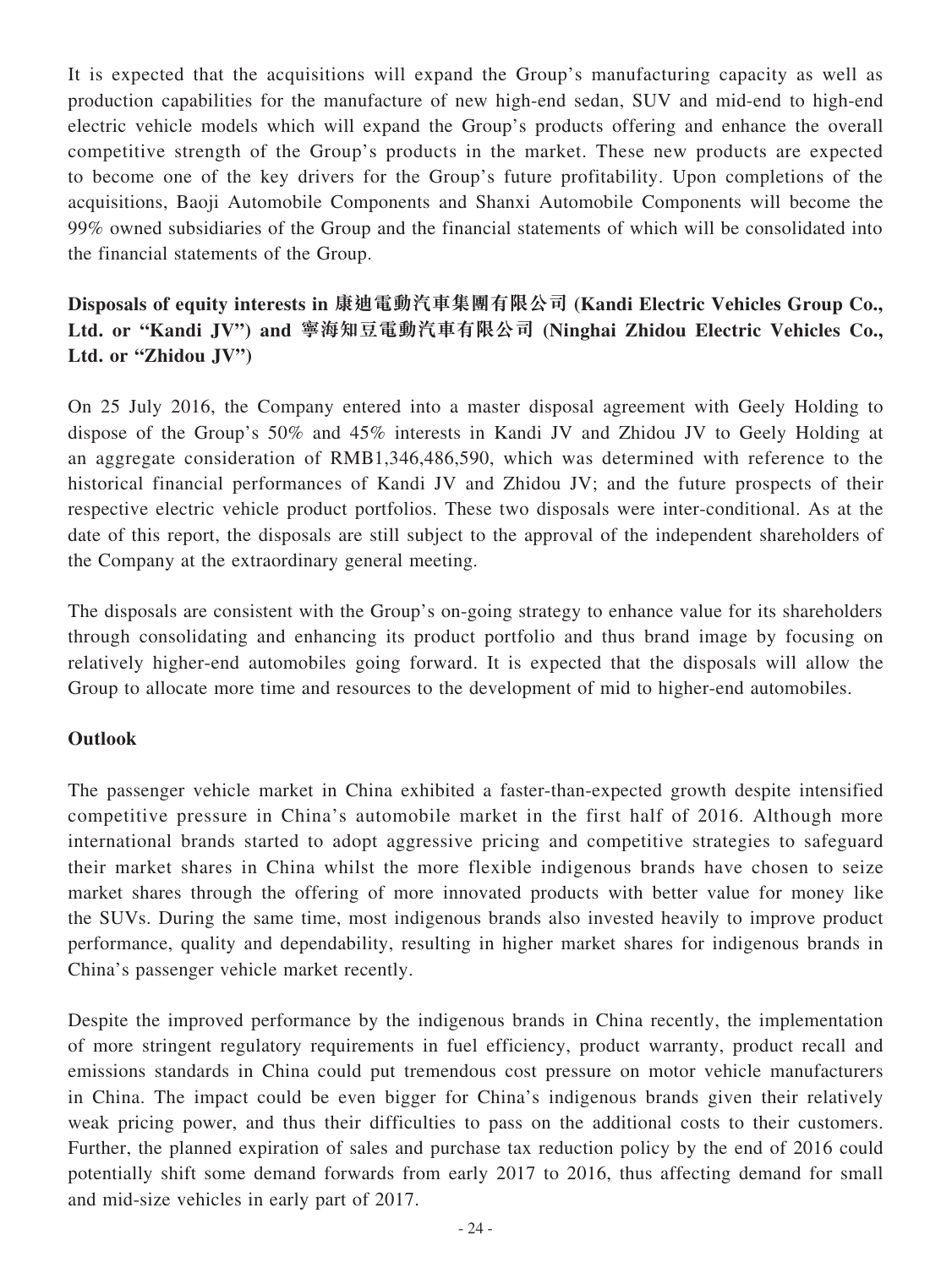The business environment in the Group's key export markets remains uncertain. The Group's exports businesses in developing markets in the Eastern Europe, Middle East and Africa remain weak due to the uncertain political and economic conditions there. It is envisaged these external factors would persist and the Group's exports business could continue to face tremendous challenges in the remainder of 2016.

On the positive front, the Group's overall competitiveness and management capabilities have been strengthened significantly following its strategic transformation to improve its brand image, product quality and satisfying service to its customers, as reflected by the excellent market acceptance received by the Group's recent new products, and the improved customer satisfactions shown in J.D. Power's recent study on customer services. So far in 2016, the Group's performance has exceeded management's expectations. The Group's long-term plan to further improve customer satisfaction through quality products offering, enhanced services, technologies and innovation is making significant progress.

With the continuous investments in the areas of new energy vehicles, new technologies and innovations like advanced powertrain and high-performance turbocharged engines over the past few years, the Group's products have become far more environmentally friendly and fuel-efficient. The Group will continue to replace its old models with more sophisticated new models equipped with more advanced powertrain technologies in the near future. The launch of "Emgrand EV", the Group's first new energy vehicle model, in November 2015 marked the beginning of its gradual transition from traditional to new energy vehicles.

While upholding its leading position in the Chinese mass market sedan segment, the Group will increase its products offering in the SUV segment. Following the successful launch of new SUV model "Geely Boyue" (吉利博越) and "Emgrand GS" (the Group's first crossover model) in the first half of 2016, a new compact SUV model will be launched later this year. These new SUV and crossover products should enable the Group to cater for the current rapid growth in SUV demand in China. Further, a new generation of A-segment sedan model is scheduled to be launched in the second half of the year to consolidate the Group's current leading position in China's A-segment sedan market. We believe that these new products offering should help to bolster the Group's overall sales performance in the remainder of 2016.

The development of compact modular architecture ("CMA") platform and the initial batch of new models under the platform via China Euro Vehicle Technology AB ("CEVT"), a wholly owned subsidiary of Geely Holding with independent operation based in Gothenburg, has been progressing well. The successful development and adoption of CMA platform could offer the Group competitive advantages like economies of scale, lower new model development costs and reduced marketing time of new products, and should provide the Group with a strong and unique advantage over its competitors in China.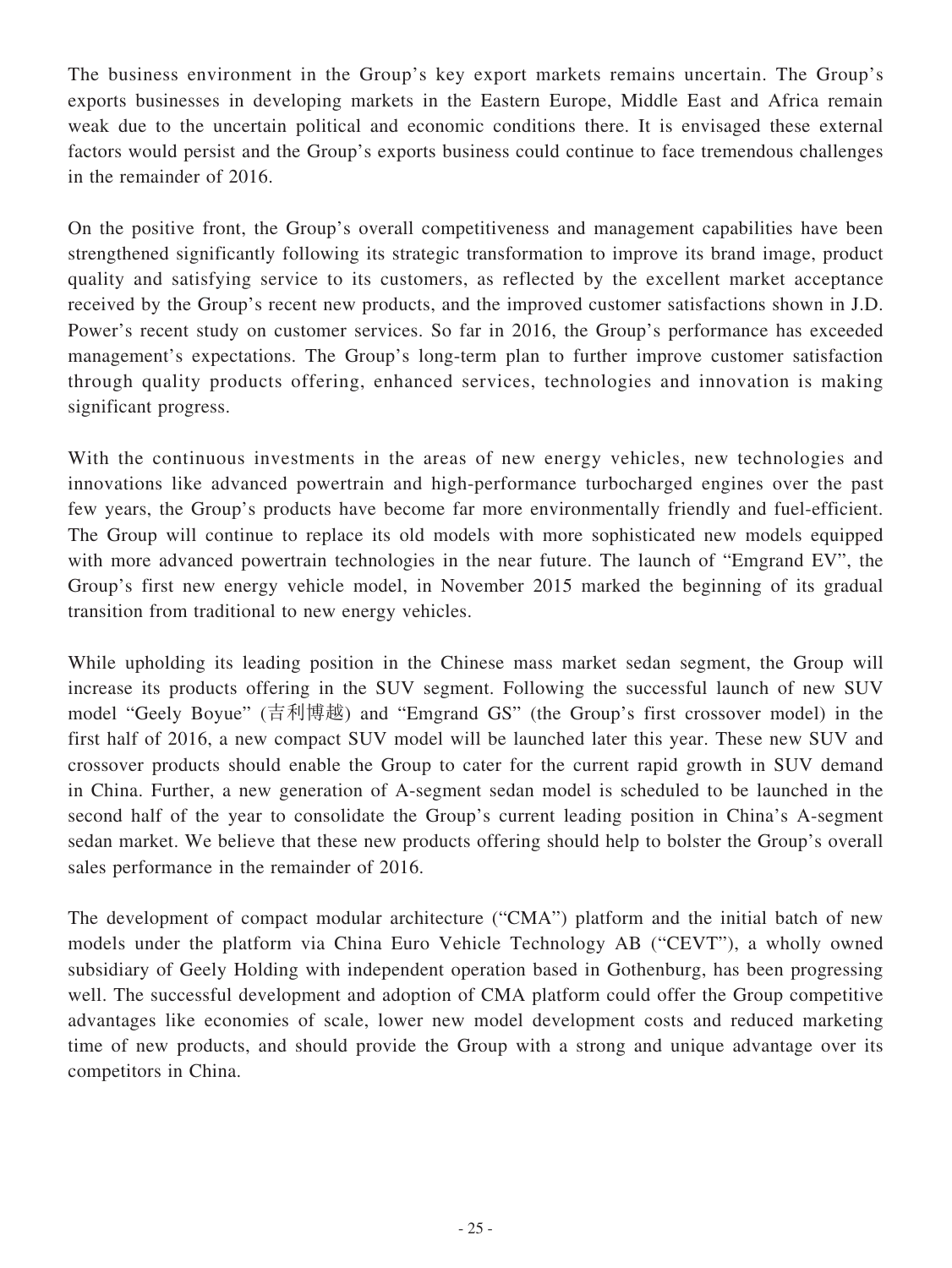Despite the fierce competition in China's automobile market and the continued uncertain market conditions in some of the Group's major export markets, the Group's new product launches so far this year have been very successful, thus enabling the Group to smoothly execute its business plan and achieve its performance targets set for the first half of 2016 ahead of schedule. With sign of continued strong sales enjoyed by new products launched recently and the initial good market feedback for upcoming new model launches in the remainder of the year, the management team is of the opinion that the Group's overall performance in 2016 should exceed our original expectations set at the beginning of the year and therefore decided to raise the Group's full year sales volume target from 600,000 units by 10% to 660,000 units, which is up 29% from 2015.

# **CAPITAL STRUCTURE AND TREASURY POLICIES**

The Group funds its short-term working capital requirement mainly through its own operational cash flow, short-term bank loans from commercial banks in China and the credit from its suppliers. For its longer-term capital expenditures including product and technology development costs, investment in the construction, expansion and upgrading of production facilities, the Group's strategy is to fund these longer-term capital commitments by a combination of its operational cash flow, shareholders' loan from the its parent Geely Holding Group and fund raising exercises in the capital market. As at 30 June 2016, the Group's shareholders' fund amounted to approximately RMB21.1 billion (As at 31 December 2015: approximately RMB19.5 billion). Upon exercise of share options, 0.46 million new shares were issued by the Group during the six months ended 30 June 2016.

# **EXPOSURE TO FOREIGN EXCHANGE RISK**

During the six months ended 30 June 2016, the Group's operations were principally related to domestic sales of automobiles and related automobile parts and components in the Mainland China and the Group's assets and liabilities were mainly denominated in RMB, the functional currency of the Group.

In terms of export operations, most of the Group's export sales were denominated in US\$ during the period. Also, the Group could face foreign exchange risk, particularly in emerging markets if it had local subsidiaries, associates or joint ventures in overseas export markets. The devaluation of local currencies in overseas markets could result in foreign exchange losses and affect the Group's competitiveness and therefore its sales volume in these markets. To mitigate the foreign exchange risk, the Group has embarked on plans to build additional overseas plants to increase the proportion of its costs in local currencies to engage in local business activities. Also, to compensate for higher costs in export markets, the Group has speeded up the renewal of its export models, and has started to streamline its export operations displaying comparative advantages with an aim to achieve higher customer satisfaction, better operating efficiency and economies of scale in its export markets.

The Group's management would also closely monitor the market situation and might consider tools to manage foreign exchange risk whenever necessary.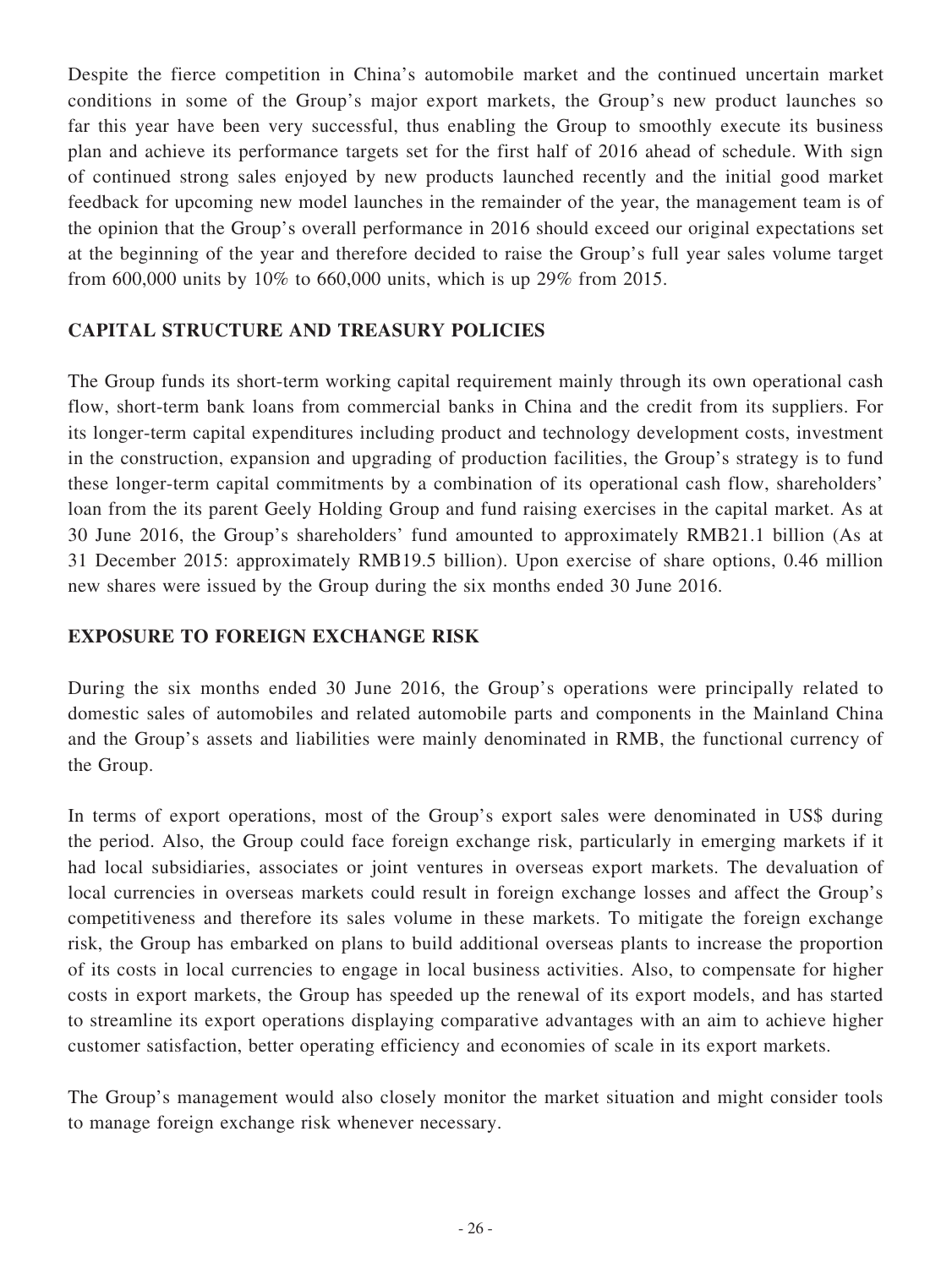# **LIQUIDITY AND FINANCIAL RESOURCES**

As at 30 June 2016, the Group's current ratio (current assets/current liabilities) was 1.23 (As at 31 December 2015: 1.24) and the gearing ratio of the Group was 11% (As at 31 December 2015: 10%) which was calculated on the Group's total borrowings (including the 5-year US\$300 million 5.25%) senior notes due 2019 ("Senior Notes") but excluding trade and other payables) to total shareholders' equity (excluding non-controlling interests). Total borrowings (including Senior Notes but excluding the trade and other payables) as at 30 June 2016 amounted to approximately RMB2.3 billion (As at 31 December 2015: approximately RMB1.9 billion) were mainly the Group's bank borrowing and Senior Notes. At the end of June 2016, the majority of the Group's total borrowings were denominated in United States Dollars. They aligned with the currency mix of the Group's revenues, which were mainly denominated in United States Dollars. For the bank borrowing and Senior Notes, they were unsecured, interest-bearing and repaid on maturity. Should other opportunities arise requiring additional funding, the Directors believe the Group is in a good position to obtain such financing.

# **EMPLOYEES' REMUNERATION POLICY**

As at 30 June 2016, the total number of employees of the Group was about 23,929 (As at 31 December 2015: approximately 18,700). Employees' remuneration packages are based on individual experience and work profile. The packages are reviewed annually by the management who takes into account the overall performance of the working staff and market conditions. The Group also participates in the Mandatory Provident Fund Scheme in Hong Kong and state-managed retirement benefit scheme in the PRC. In addition, employees are eligible for share options under the share option scheme adopted by the Company.

# **INTERIM DIVIDEND**

At a meeting of the Board held on 18 August 2016, the Directors resolved not to pay an interim dividend to the shareholders of the Company (2015: Nil).

# **PURCHASE, SALE OR REDEMPTION OF THE COMPANY'S LISTED SECURITIES**

Neither the Company nor any of its subsidiaries purchased, sold or redeemed any of the Company's listed securities during the six months ended 30 June 2016.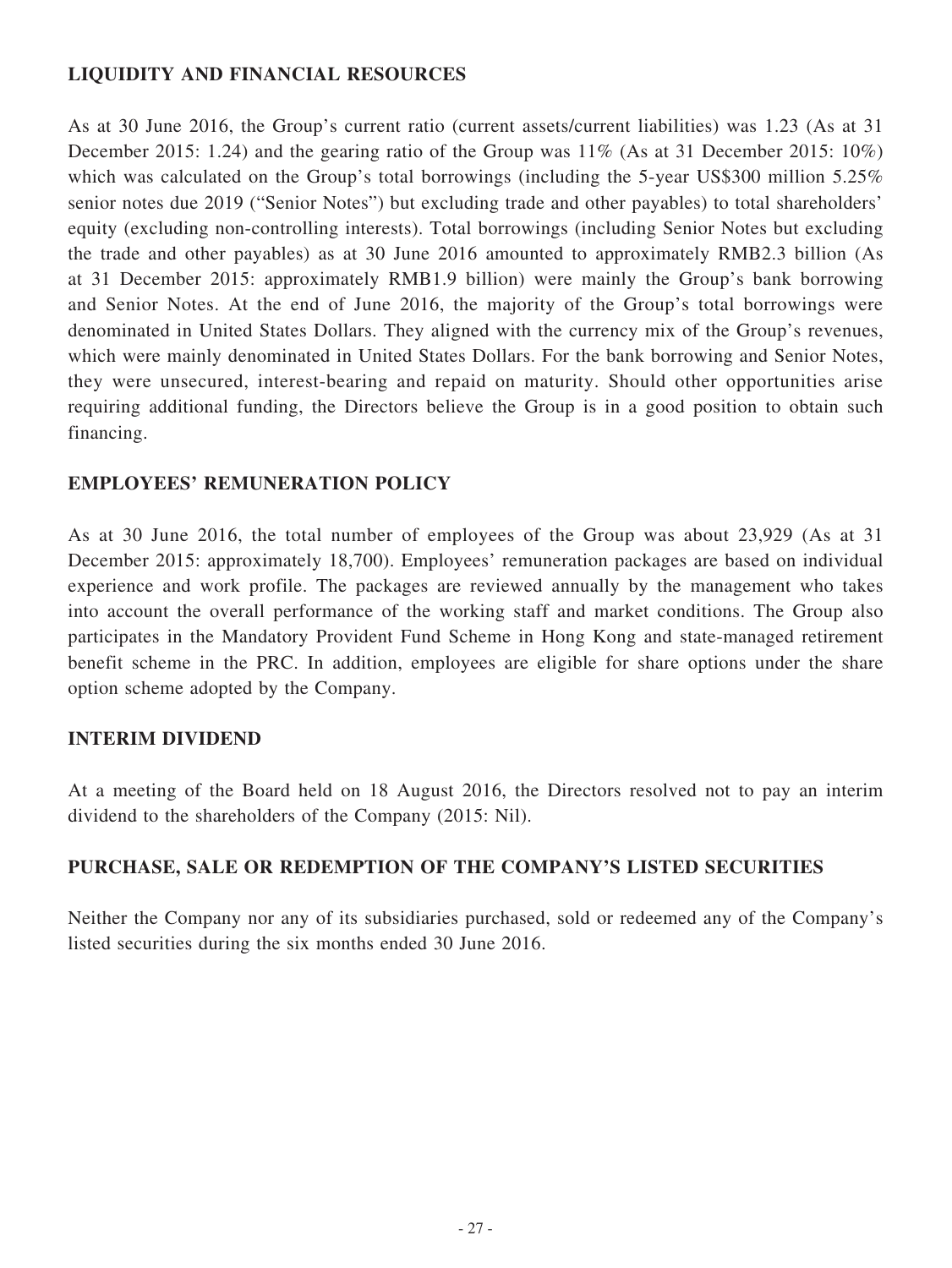### **CORPORATE GOVERNANCE**

The Company has complied with the code provisions ("CPs") of the Corporate Governance Code and Corporate Governance Report set out in Appendix 14 to the Rules Governing the Listing of Securities on The Stock Exchange of Hong Kong Limited (the "Listing Rules") throughout the six months ended 30 June 2016, except for CPs E.1.2 and A.6.7 as explained below:

CP E.1.2 stipulates that the chairman of the board, whereas CP A.6.7 provides that the nonexecutive directors (including the independent non-executive directors) of the company, should attend the general meetings of the company. However, with the conference call facility being made available by the Company, any directors of the Company who are unable to physically attend the general meetings can participate in the meetings and have direct communication with the Company's shareholders.

Due to other business engagement outside Hong Kong, Mr. Li Shu Fu ("Mr. Li"), the chairman of the board of directors of the Company (the "Board") was unable to attend the extraordinary general meeting of the Company held on 18 February 2016 in Hong Kong ("EGM"). Nevertheless, three independent non-executive directors attended the EGM via conference call. At the annual general meeting of the Company held on 27 May 2016 in Hong Kong ("AGM"), one independent non-executive director attended the AGM in person whilst the non-executive director and three independent non-executive directors attended via conference call in the absence of Mr. Li. The Board believes that the directors who participate in the general meetings via conference call are still able to directly conduct discussion with the Company's shareholders on questions they have and such shareholders' views would be properly channeled to the Board as a whole. In order to ensure that the shareholders' questions about the proposed resolutions of the general meetings were properly addressed, representatives of the Company's financial advisers attended the EGM in person; and representatives of the Company's external auditors attended the AGM in person.

In the interim period under review, the Company has adopted the Model Code for Securities Transactions by Directors of Listed Issuers ("Model Code") set out in Appendix 10 to the Listing Rules as its own code of conduct for securities transactions by officers ("Code"). All directors of the Company have confirmed their compliance during the review period with the required standards set out in both the Model Code and the Code.

# **AUDIT COMMITTEE**

The Company has an audit committee which was established in accordance with the requirements of the CG Code for the purpose of reviewing and providing supervision over the Group's financial reporting processes and internal controls. As at 30 June 2016, the audit committee comprises Messrs. Lee Cheuk Yin, Dannis, Yeung Sau Hung, Alex, An Qing Heng and Wang Yang who are the independent non-executive directors of the Company.

The Audit Committee has reviewed the unaudited interim results of the Group for the six months ended 30 June 2016.